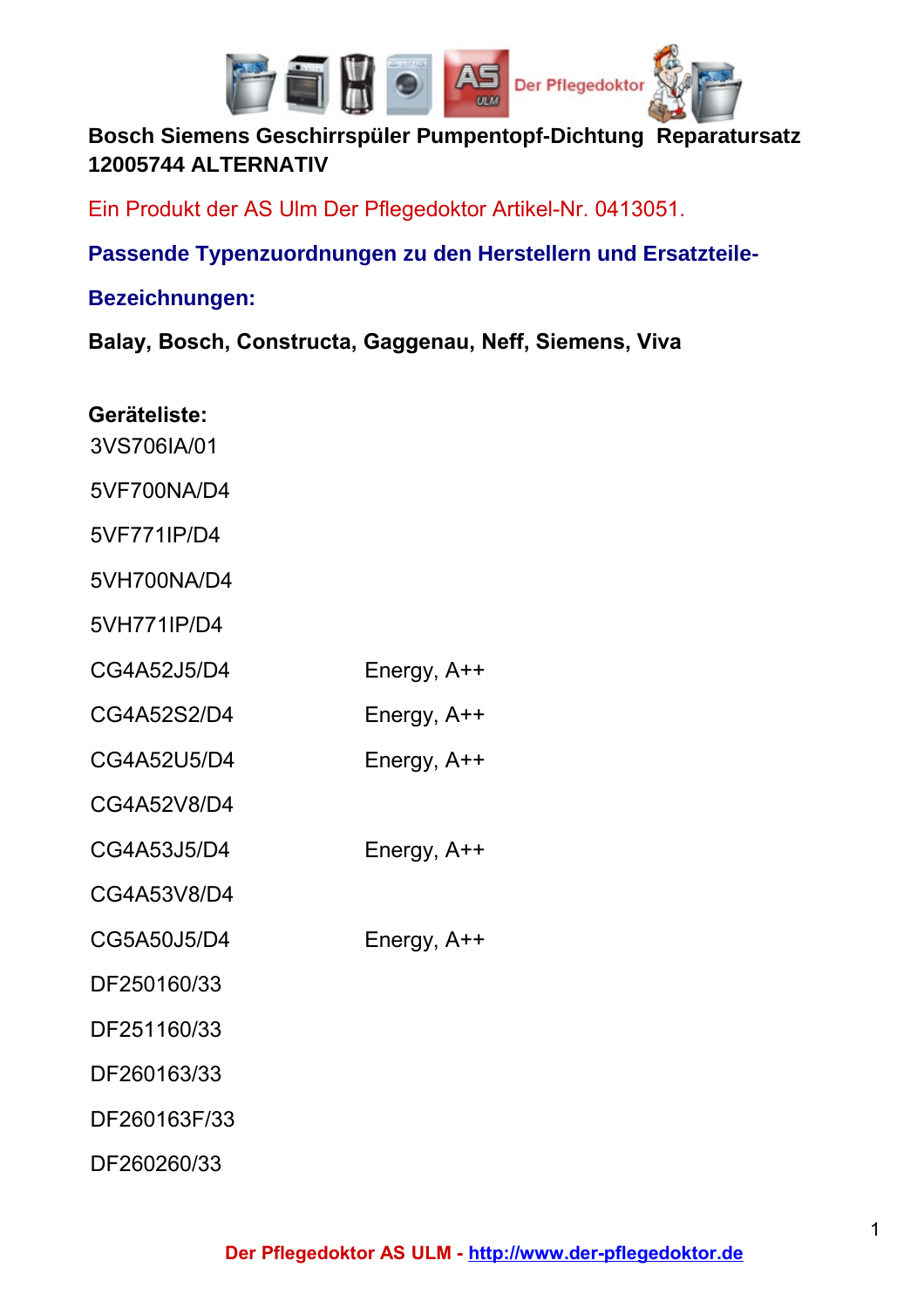

- DF261163/33
- DF261163F/33
- DF261260/33
- DF480161/33
- DF480161CN/33
- DF480161F/33
- DF481160/33
- DF481161/33
- DF481161F/33
- S21M68N8EU/D4
- 
- 
- S21N53N7EU/D4
- S21N58N7EU/D4
- S41M68N8EU/D4
- 
- 
- 
- 
- S41N53B7EU/D4
- 
- S41N53N4EU/D4
- S41N53N7EU/D4
- S41N53S7EU/D4
- S41N53W7EU/D4
- S21M85N7DE/D4 Excellent made in Germany
- S21M85N8DE/D4 Excellent made in Germany

- S41M85B7DE/D4 Excellent, Made in Germany S41M85N7DE/D4 Excellent, Made in Germany
- S41M85N8DE/D4 Excellent, Made in Germany
- S41M85W7DE/D4 Excellent, Made in Germany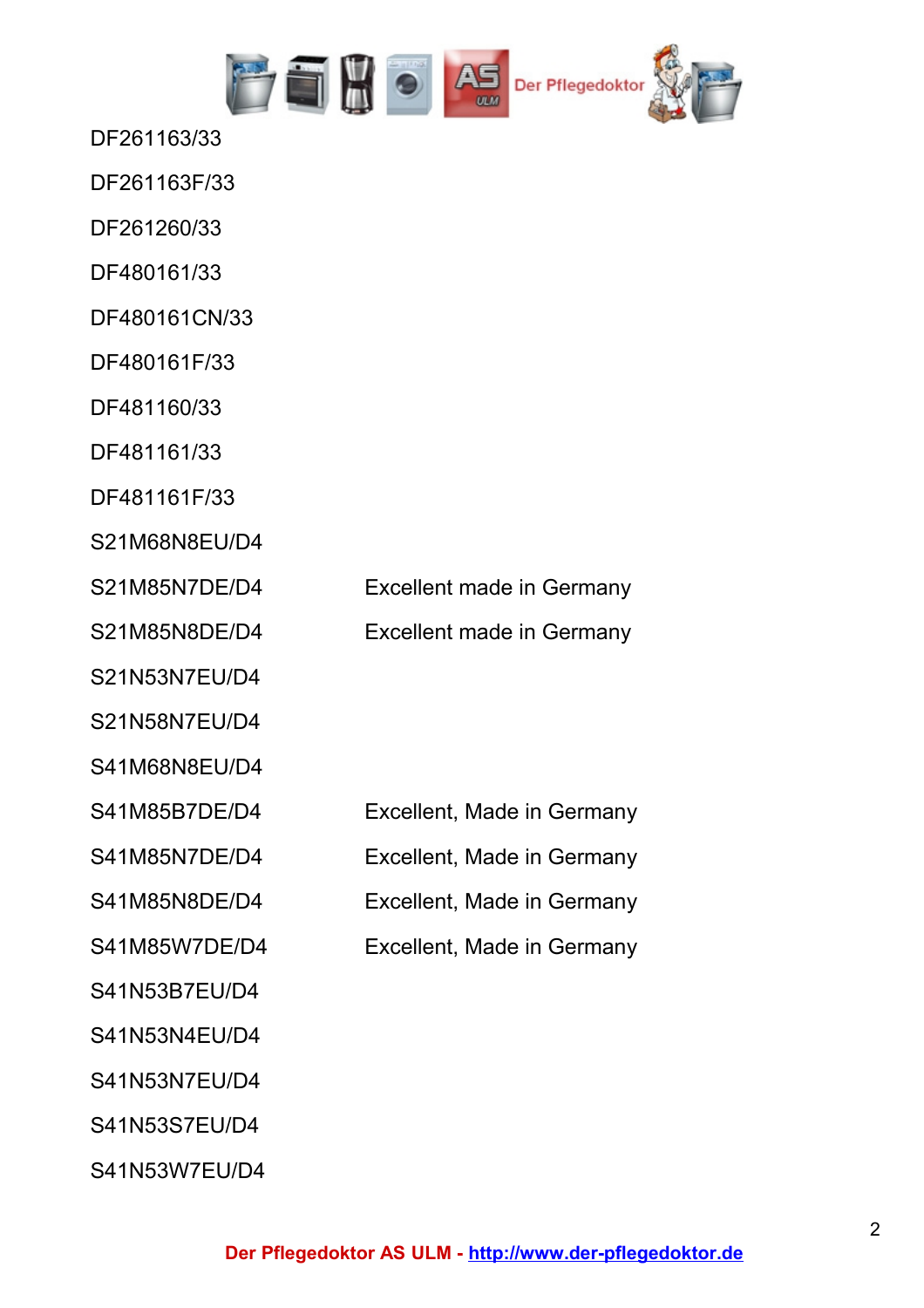

| S41N65N6EU/D4 |                            |
|---------------|----------------------------|
| S42M85N7DE/D4 | Excellent, Made in Germany |
| S42N53N4EU/D4 |                            |
| S42N65N6EU/D4 |                            |
| S513M60X0G/28 |                            |
| S515M60X0A/01 | Made in Germany            |
| S517T80X0E/03 |                            |
| S51M50X1RU/D4 | Made in Germany            |
| S51M65X4RU/D4 |                            |
| S51M68X8EU/D4 |                            |
| S51M69X1RU/D4 |                            |
| S51N53X4EU/D4 |                            |
| S51N65X6EU/D4 |                            |
| S525T80D0A/01 | Made in Germany            |
| S527T80X0E/03 |                            |
| S52M65X4RU/D4 |                            |
| S52M68X8EU/D4 |                            |
| S52N53X4EU/D4 |                            |
| S52N65X6EU/D4 |                            |
| S717P80X0E/03 |                            |
| S727P80X0E/03 |                            |
| SBA46IX00E/29 | accent line                |
| SBA46PX01E/29 | accent line                |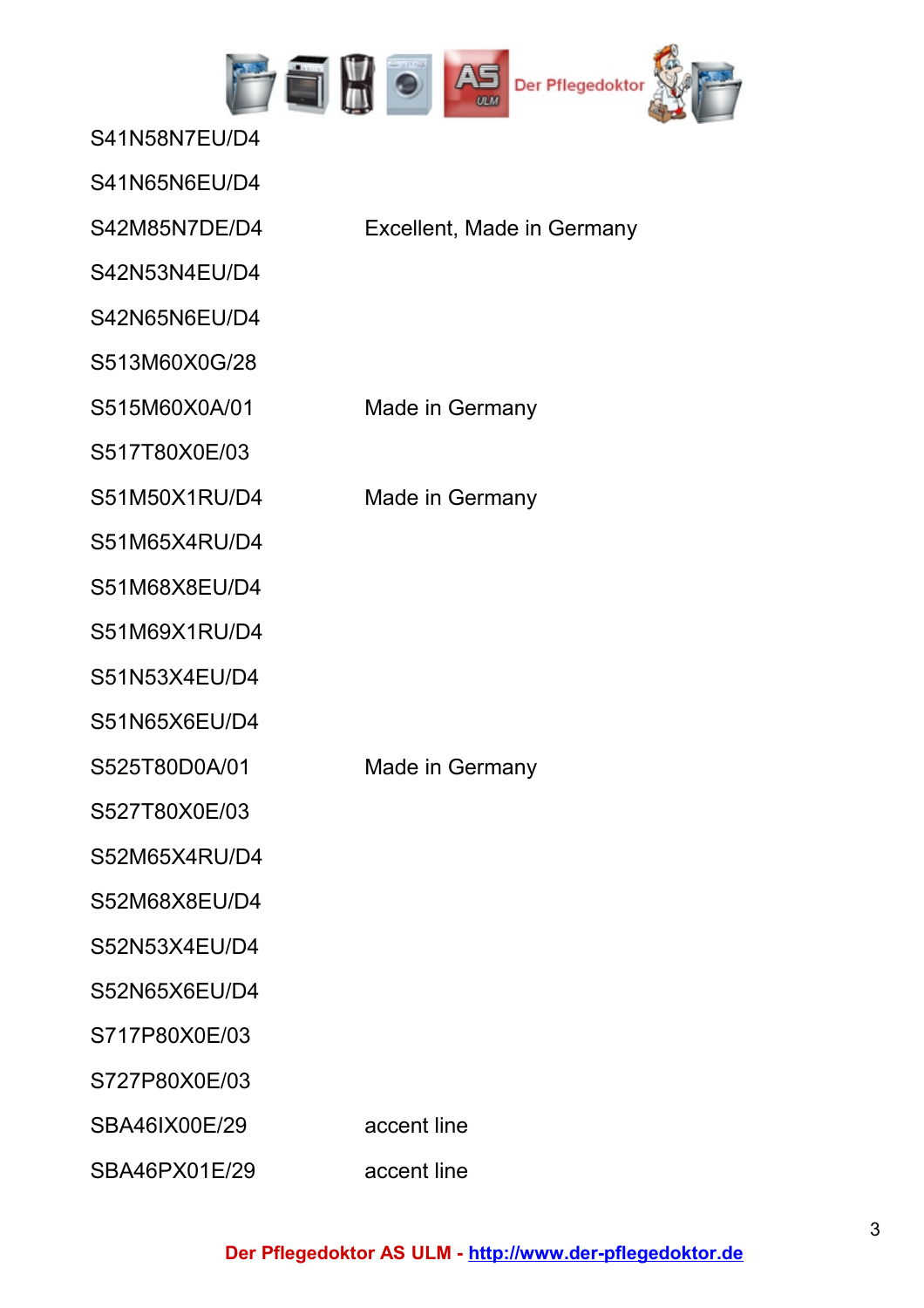

SBA68IX02N/01 accent line, Made in Germany

SBA68TD00E/29 accent line

SBA68TX02N/01 accent line, Made in Germany

SBA88TD16E/29 accent line

SBA88TD16E/33 accent line

SBE88TD02E/33 SuperSilence

SBE88TD06E/33 Super Silence Plus

SBI46IS03E/28 SilencePlus

SBV43M30EU/D4 SilencePlus

SBV45IX00E/28 SilencePlus

SBV45IX01E/28 SilencePlus

SBV45MX00E/28 SilencePlus

SBV46IX00E/27 SilencePlus

SBV46IX00E/28 SilencePlus

SBV46IX00E/29 SilencePlus

SBV46IX03E/28 SuperSilence

SBV46MX00E/28 SilencePlus

SBV46MX01E/29 SilencePlus

SBV46MX03E/28 SuperSilence

SBV48M30EU/D4 SilencePlus

SBV50M90EU/D4 SilencePlus

SBV53P20EU/D4 Silence Plus

SBV53P30EU/D4 Super Silence

SBV63N00CH/D4 swiss edition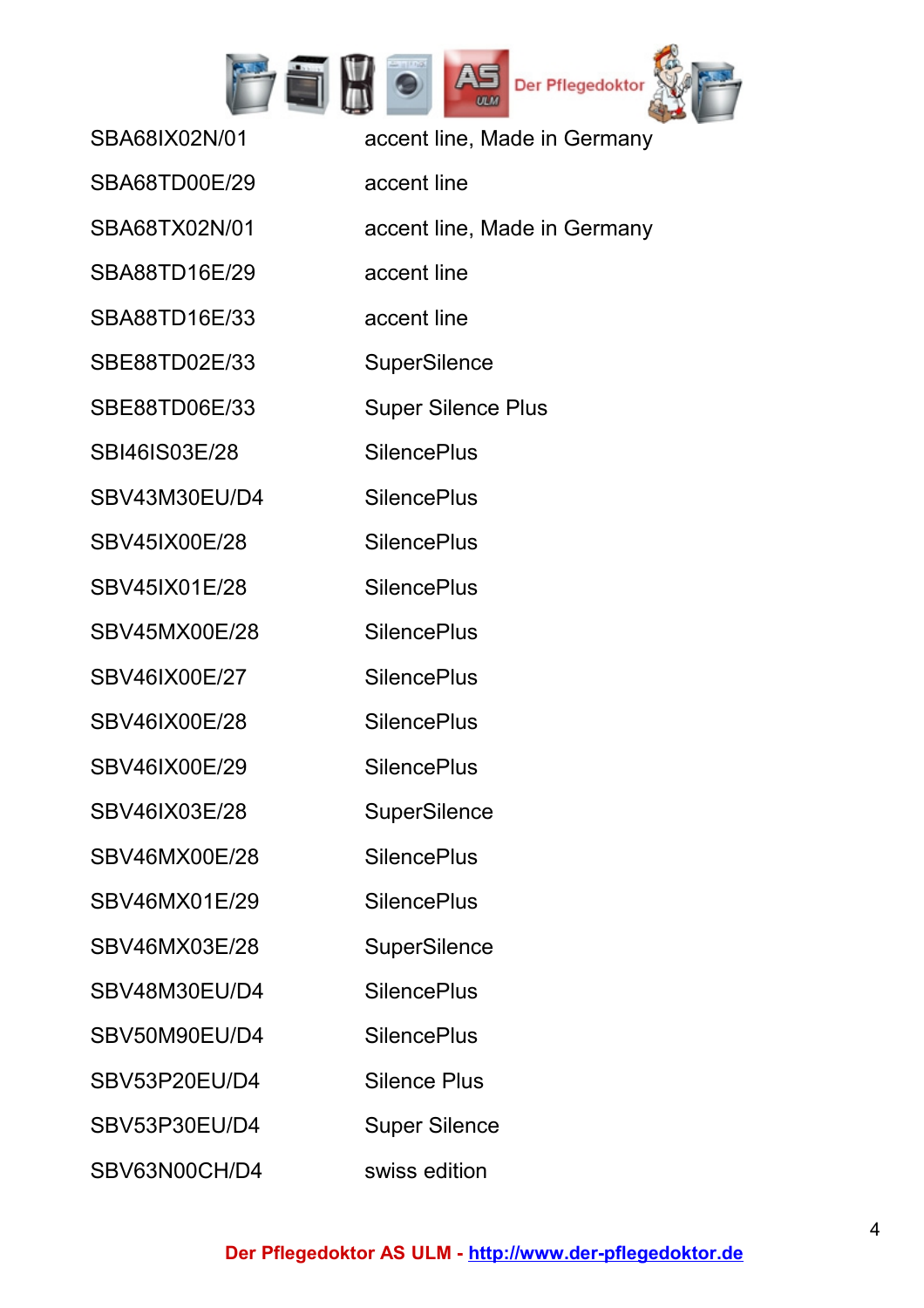

| SBV68IX00E/29 | <b>SuperSilence</b>           |
|---------------|-------------------------------|
| SBV68M00AL/D4 | accent line                   |
| SBV68N20EU/D4 | <b>SuperSilence</b>           |
| SBV68TX03N/01 | Exclusiv, Made in Germany     |
| SBV87TX01E/33 | <b>SuperSilence</b>           |
| SBV88PX00N/33 | <b>Super Silence</b>          |
| SBV88TX01N/33 |                               |
| SBV88TX26E/33 | Active Water ECO <sup>2</sup> |
| SBV88TX36E/33 | <b>Perfect Dry</b>            |
| SMA46PX01E/29 | accent line                   |
| SMA68IX02N/01 | accent line, Made in Germany  |
| SMA68TD00E/29 | accent line                   |
| SMA68TX02N/01 | accent line, Made in Germany  |
| SMA88TD16E/01 | accent line                   |
| SMA88TD16E/29 | accent line                   |
| SMA88TD16E/33 | accent line                   |
| SMD46IM03E/28 | <b>SuperSilence</b>           |
| SMD46IW03E/28 | <b>SuperSilence</b>           |
| SMD46TM00D/28 | Exclusiv, Made in Germany     |
| SMD46TW00D/28 | Exclusiv, Made in Germany     |
| SMD63N22EU/D4 | <b>SuperSilence</b>           |
| SMD63N24EU/D4 | <b>SuperSilence</b>           |
| SMD65N64EU/D4 | <b>SuperSilence</b>           |
| SMD86P02DE/D4 | Exclusiv, Made in Germany     |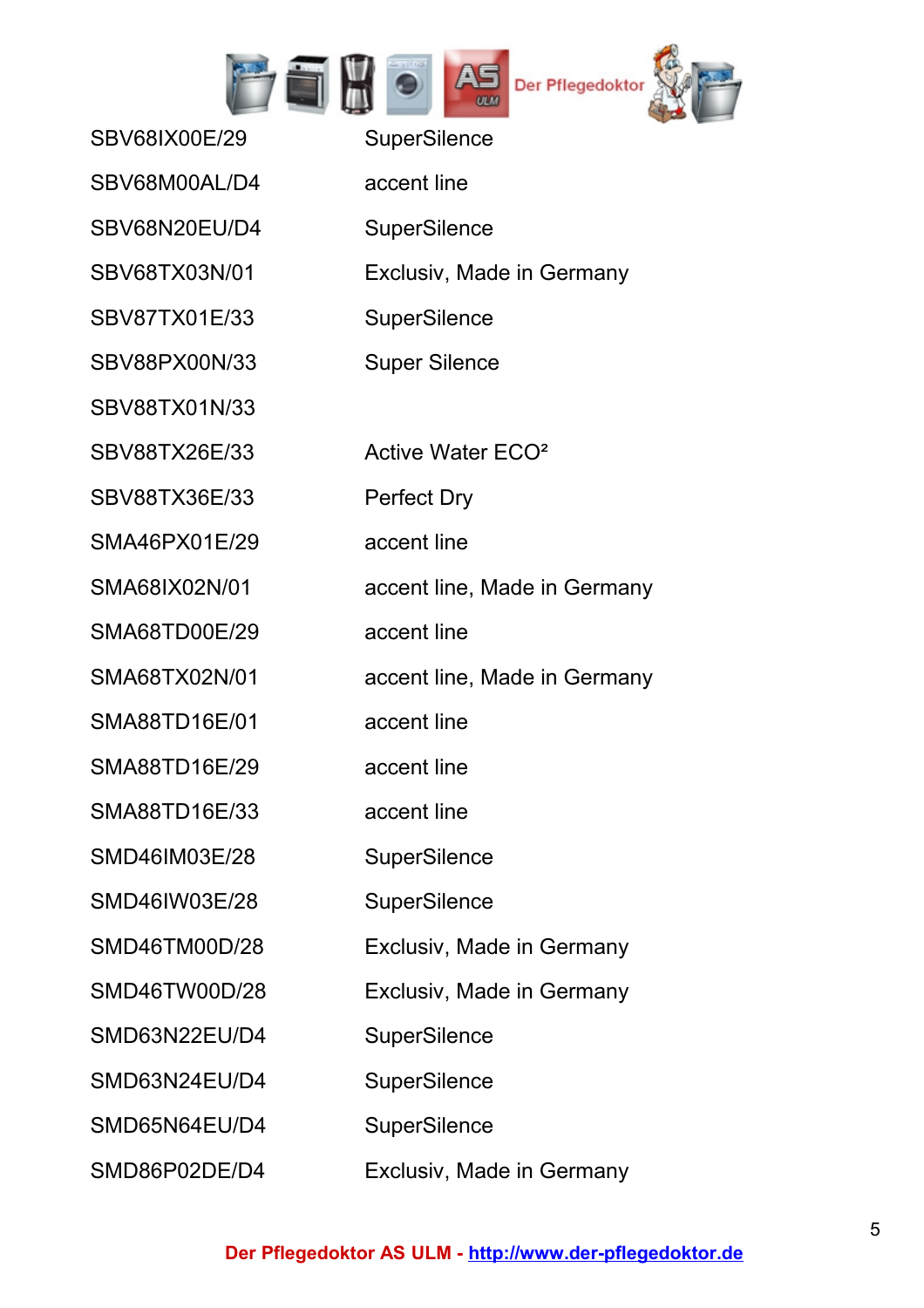

SMD86P04DE/D4 Exclusiv, Made in Germany SME46MX03E/28 SuperSilence SME88TD06E/33 Super Silence Plus SMI43M35EU/D4 SilencePlus SMI43M45IL/D4 SilencePlus, Made in Germany SMI46CS00E/28 SilencePlus SMI46IS00D/28 Exclusiv, Made in Germany SMI46IS00E/28 SilencePlus SMI46IS09E/29 Super Silence SMI50M05AU/D4 Made in Germany, Super Silence SMI63N25EU/D5 Super Silence SMI63N35CH/D5 swiss edition SMI63N65EU/D5 SuperSilence SMI65N64EU/D5 SuperSilence SMI65N65EU/D5 SuperSilence SMI65N85EU/D5 SuperSilence SMI65N95EU/D5 Super Silence SMI65P25EU/D5 Super Silence SMI67MS00T/29 Silence Plus, A++ SMI68IS00E/27 SuperSilence SMI68IS01E/29 SuperSilence SMI68JS00X/01 SilencePlus SMI68M25AU/D4 Made in Germany; Super Silence SMI68M25AU/D5 Made in Germany; Super Silence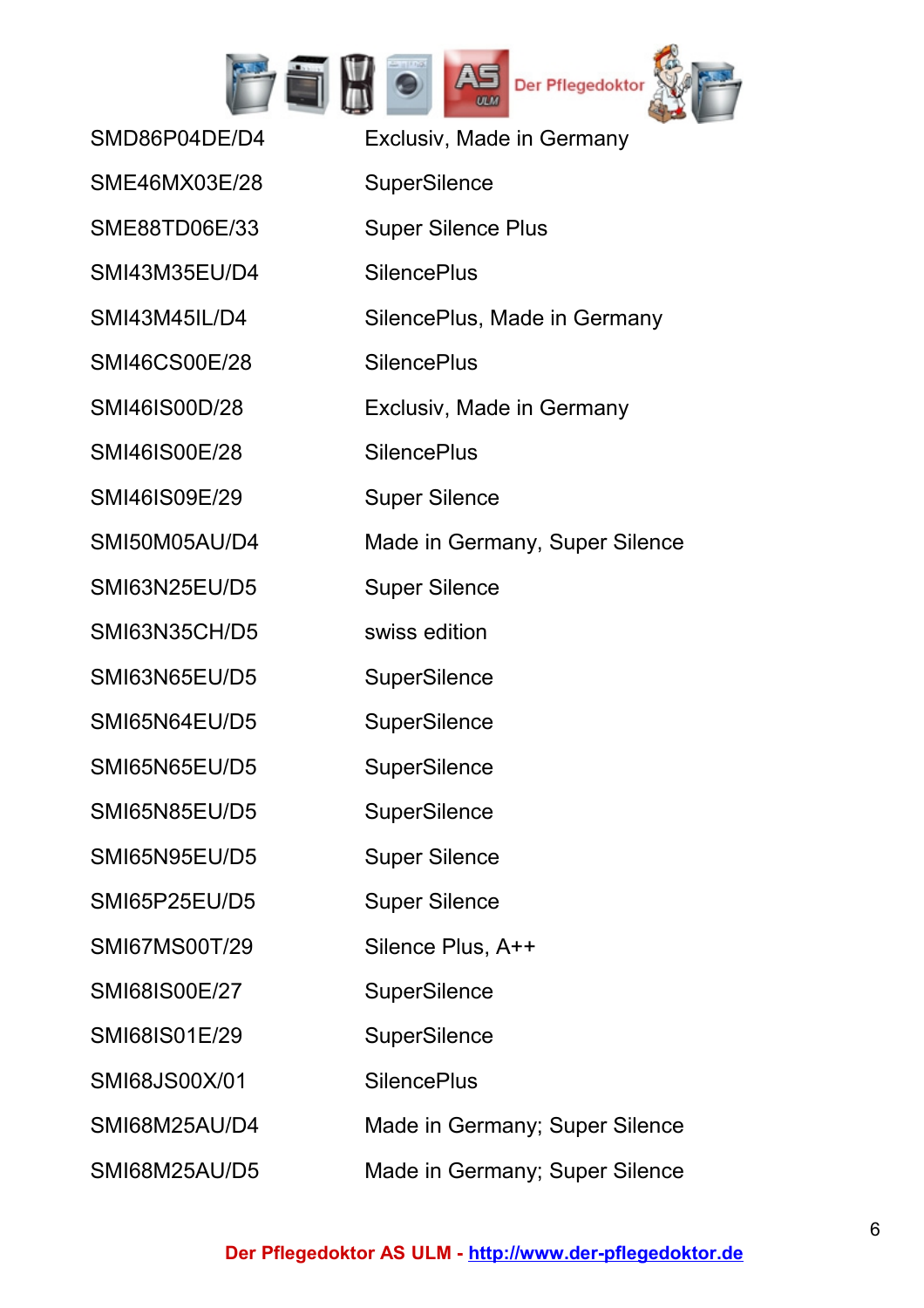

SMI68M75EU/D5 Super Silence Plus

SMI68MS07E/27 SuperSilence

SMI68MS07E/29 SuperSilence

SMI68N65EU/D5 SuperSilence

SMI68PS00E/29 SuperSilence

SMI69M45EX/D5 Super Silence

SMI69M55EX/D5 SuperSilence

SMI69N55EU/D5 SuperSilence

SMI68N75EU/D5 Exclusiv Super Silence

SMI69N66EU/01 SuperSilence - tp3

SMI69N66EU/98 SuperSilence-tp3

SMI69N75EU/D5 SuperSilence

SMI69N95EU/D5 SuperSilence

SMI69N96EU/D5 SuperSilence

SMI69P25FU/D5 ActiveWater Fco

SMI86P02DE/D5 Exclusiv, Made in Germany

SMI86P04DE/D5 Exclusiv, Made in Germany

SMI86P05DE/D5 Exclusiv, Made in Germany

SMI86P15DE/D5 Exclusiv, Made in Germany

SMI86R05DE/D5 Exclusiv, Made in Germany

SMI86R15DE/D5 Exclusiv, Made in Germany

SMI86R25DE/D5 Exclusiv, Made in Germany

SMI86R35DE/D5 Exclusiv, Made in Germany

SMI88TS01A/29 Made in Germany, Super Silence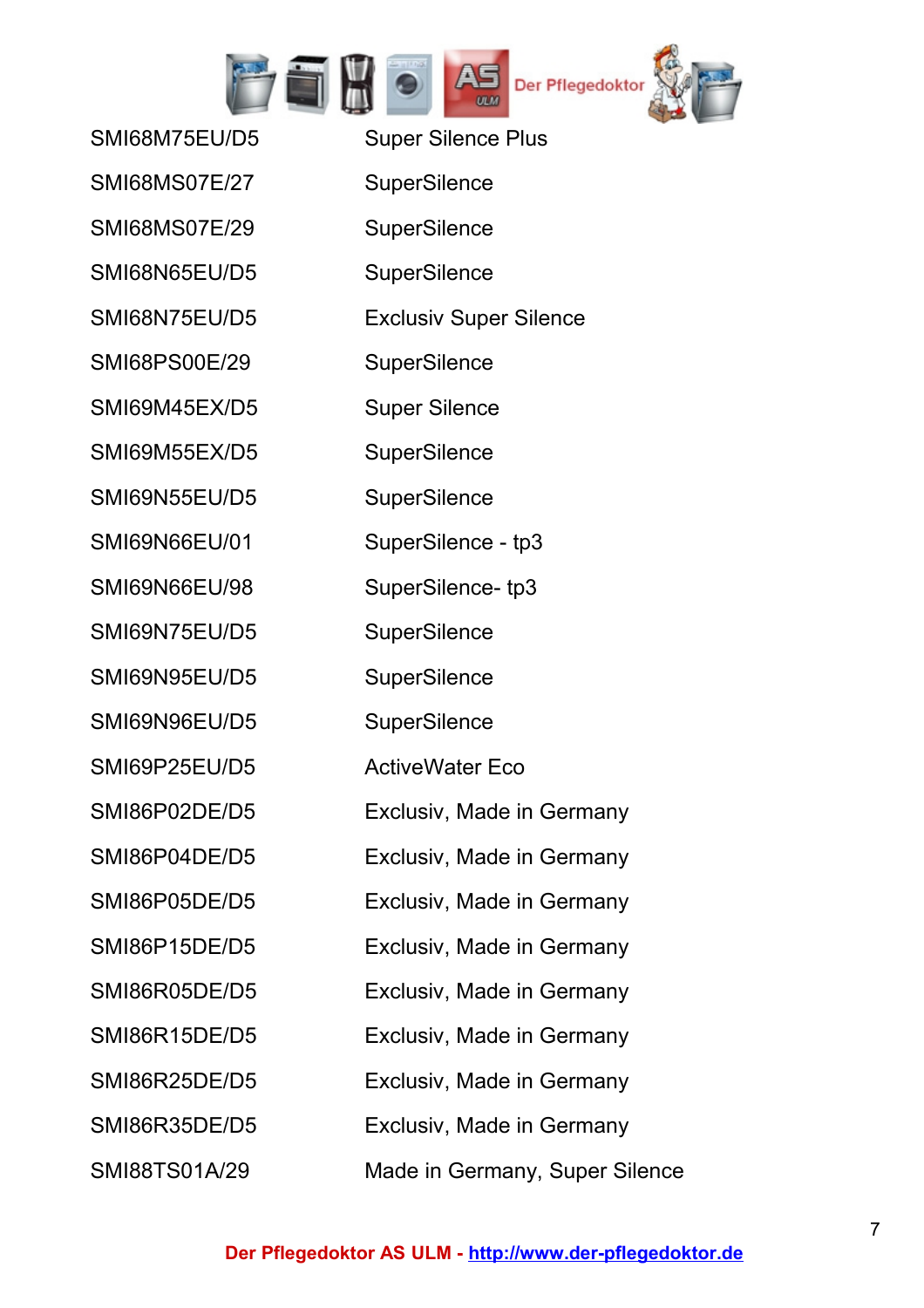

| SMI88TS01E/29        | <b>SuperSilence Plus</b>      |
|----------------------|-------------------------------|
| SMI88TS01W/29        | Active Water Eco <sup>2</sup> |
| SMI88TS02E/29        | <b>Super Silence</b>          |
| SMI88TS02E/33        | <b>Super Silence</b>          |
| SMI88TS04E/29        | <b>Super Silence Plus</b>     |
| SMI88TS05E/29        | Active Water Eco <sup>2</sup> |
| SMI88TS05E/33        | Active Water Eco <sup>2</sup> |
| SMI88TS06C/29        | <b>Active Water Eco</b>       |
| SMI88TS06C/33        | <b>Active Water Eco</b>       |
| SMI88TS06T/01        | Perfect Dry, A+++             |
| SMI88TS06T/29        | Perfect Dry, A+++             |
| SMI88TS16D/29        | Exclusiv, Made in Germany     |
| <b>SMI88TS16E/29</b> | <b>Super Silence Plus</b>     |
| SMI88TS26E/29        | <b>Active Water Eco2</b>      |
| SMI90M15NL/D5        |                               |
| SMI93M35NL/D5        |                               |
| SMP53M02SK/D5        | <b>Silence Plus</b>           |
| <b>SMP53M05SK/D5</b> | <b>Silence Plus</b>           |
| SMP63M05AU/D4        | Made in Germany, SilencePlus  |
| SMP68M05AU/D4        | Made in Germany, SuperSilence |
| SMP68M05AU/D5        | Made in Germany, SuperSilence |
| SMP68M05SK/D5        | <b>SuperSilence</b>           |
| SMP69M12SK/D5        | <b>SuperSilence</b>           |
| SMP69M15SK/D5        | <b>SuperSilence</b>           |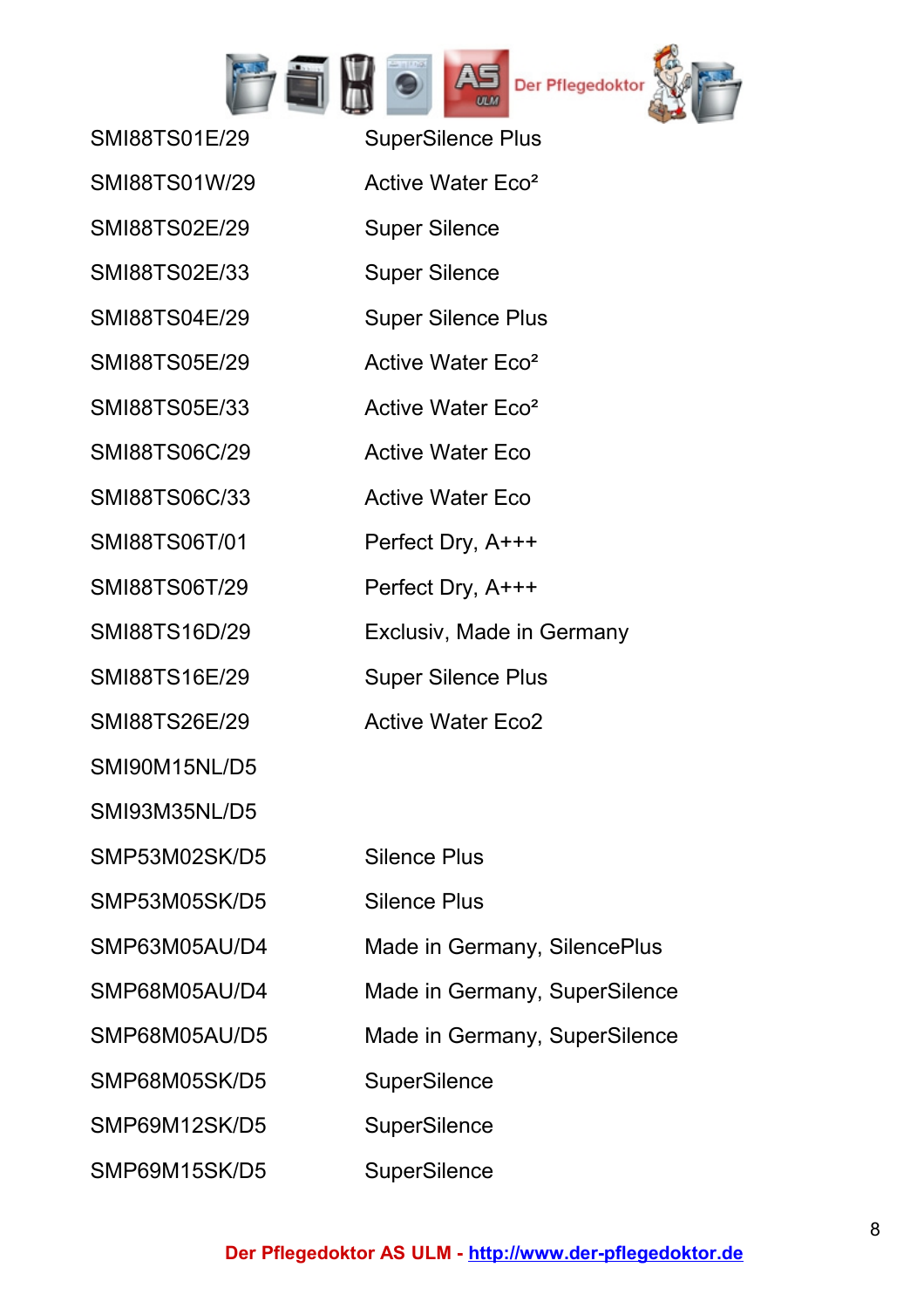

| <b>SMS25FI05E/D4</b> | SilencePlus, Serie2                          |
|----------------------|----------------------------------------------|
| <b>SMS46IB03E/27</b> | SuperSilence, Serie 4                        |
| SMS46IW02D/28        | Exclusiv, Made in Germany, Serie 4           |
| SMS46IW02G/01        | Silence Plus, Serie 4                        |
| SMS46IW04D/28        | Exclusiv, Made in Germany, Serie 4           |
| SMS46IW04G/27        | Silence Plus, Serie 4                        |
| SMS46MI00G/27        | Silence Plus, Serie 4                        |
| SMS46MI00Z/01        | SilencePlus, Serie 4                         |
| SMS46MI05E/27        | SuperSilence, Serie 4                        |
| SMS46MW00G/27        | Silence Plus, Serie 4                        |
| SMS46MW00Z/01        | SilencePlus, Serie 4                         |
| SMS58M22GB/01        | tp3                                          |
| SMS58M22GB/98        | tp3                                          |
| SMS66MI02A/01        | SuperSilence 44dB, Serie 6, Made in Germany  |
| SMS66MI03A/01        | SuperSilence 44dB, Serie 6, Made in Germany  |
| SMS66MW01A/01        | SuperSilence 44dB, Serie 6, Made in Germany  |
| SMS67MW00T/27        | Silence Plus, Serie6, A++                    |
| SMS68IW00X/01        | SilencePlus, Serie6                          |
| SMS68MW07E/01        | SilencePlus, Serie6                          |
| SMS88TI01E/33        | Super Silence Plus, Serie 8                  |
| SMS88TI01M/33        | Super Silence Plus, Serie 8, Made in Germany |
| SMS88TI02M/33        | Perfect Dry, Serie 8, Made in Germany        |
| SMS88TI03E/33        | Super Silence, Serie 8                       |
| SMS88TI03T/33        | ActiveWater Eco <sup>2</sup> Serie 8         |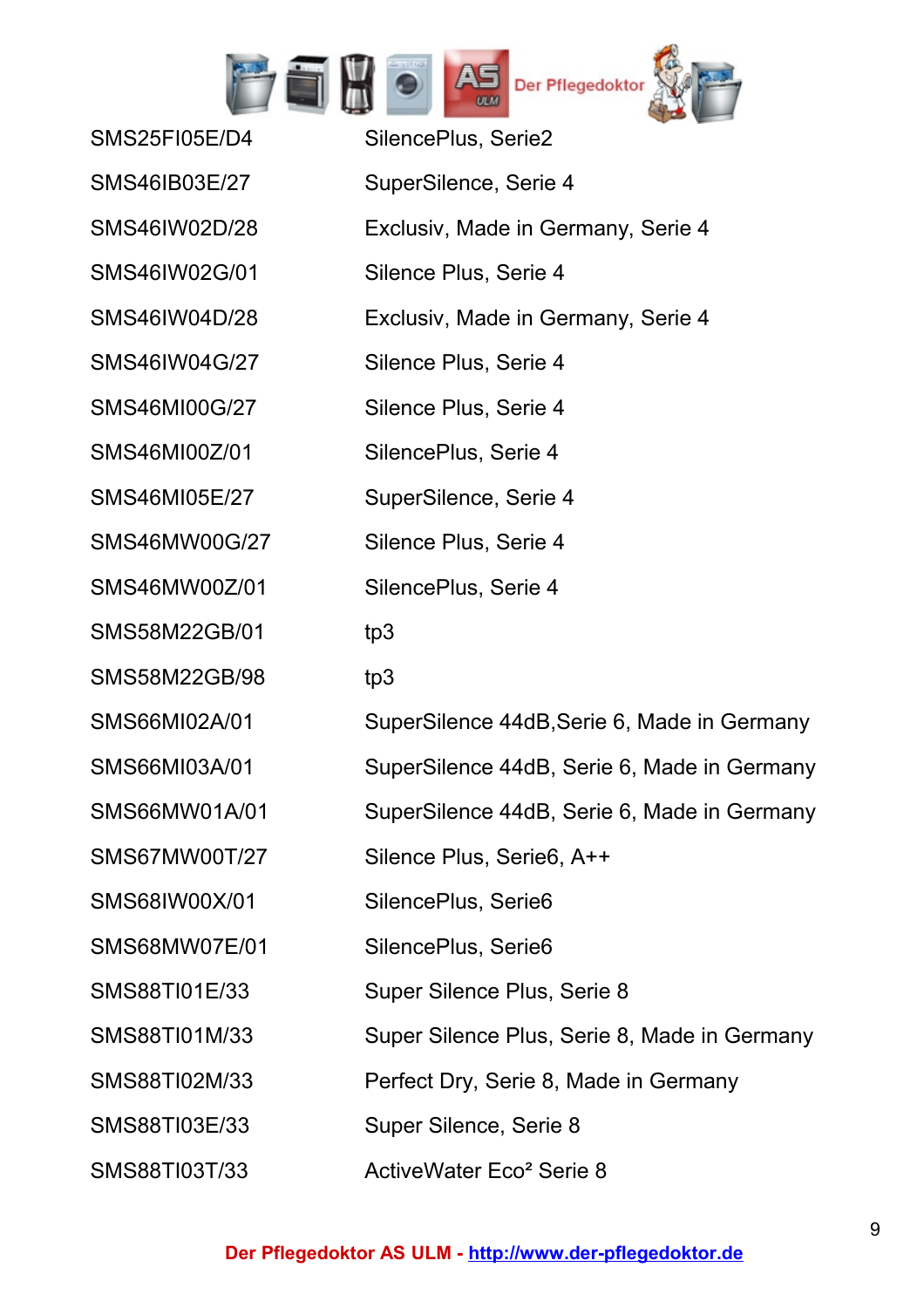

SMS88TI07E/33 ActiveWater Eco² Serie 8 SMS88TI26E/33 ActiveWater Eco² Serie 8 SMS88TW01M/33 Super Silence Plus, Serie 8, Made in Germany SMS88TW02E/33 Super Silence, Serie 8 SMS88TW02G/33 Super Silence, Serie 8 SMS88TW02M/33 Perfect Dry, Serie 8, Made in Germany SMS88TW05E/33 Super Silence Plus, Serie 8 SMU41M12SK/D5 SilencePlus, Serie 6 SMU42M12SK/D5 SuperSilence SMU42M15SK/D5 SuperSilence SMU45IS04E/29 SuperSilence SMU46CS02E/29 SuperSilence SMU46CW01S/29 SilencePlus, Serie 4 SMU46CW02S/29 SuperSilence SMU46IS00D/29 Exclusiv, Made in Germany SMU46IS03E/29 SuperSilence SMU46IS04S/29 SuperSilence, Serie 4 SMU46IW03S/29 Serie 4, SuperSilence SMU46MS00D/29 Exclusiv, Made in Germany SMU46MS01D/29 Exclusiv, Made in Germany SMU46MS03E/29 SuperSilence SMU46PS00D/29 Exclusiv, Made in Germany SMU46PS00E/29 SuperSilence SMU46TS00D/29 Exclusiv, Made in Germany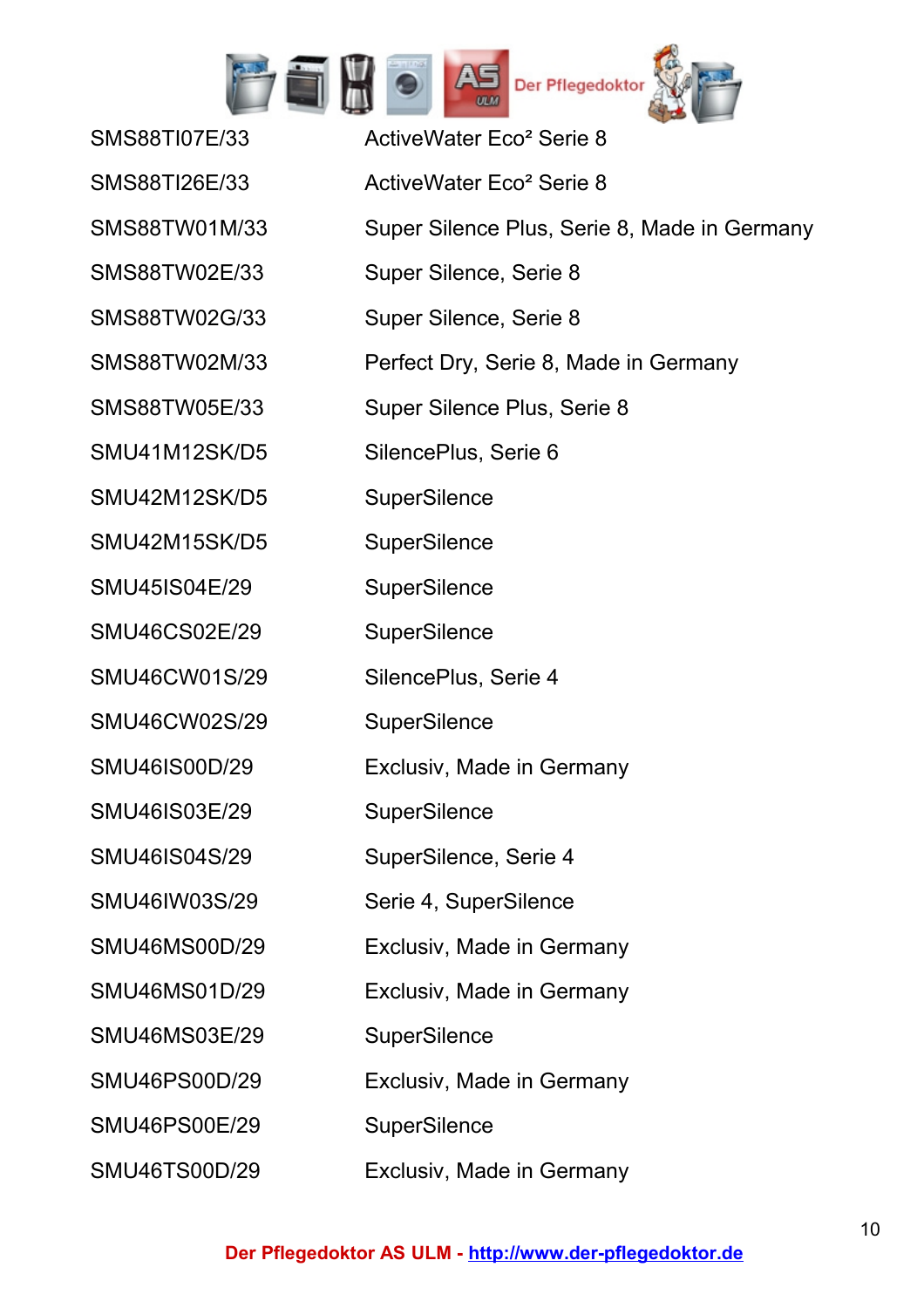

SMU46TS00E/29 SuperSilence SMU50M05AU/D4 Made in Germany, Super Silence SMU50M15AU/D4 Made in Germany, Silence Plus SMU50M15AU/D5 Made in Germany, Silence Plus SMU50M15SK/D5 SuperSilence SMU50M92SK/D5 SuperSilence SMU50M95SK/D5 SuperSilence SMU53P15EU/D5 Active Water Eco SMU53P65EU/D5 Silence Plus SMU54M35EU/D5 SMU58M32SK/D5 SuperSilence SMU58P15EU/D5 Active Water Eco SMU58P65EU/D5 Silence Plus SMU59M35EU/D5 SilencePlus SMU60M12SK/D5 SuperSilence SMU60M22SK/D5 SuperSilence SMU60M25SK/D5 SuperSilence SMU63N25EU/D5 SuperSilence SMU63N65EU/D5 SuperSilence SMU65N55EU/D5 SuperSilence SMU65N65EU/D5 SuperSilence SMU65P25EU/D5 ActiveWater Eco SMU66MS01A/01 SuperSilence 44dB, Serie 6, Made in Germany SMU67M02SK/D5 SuperSilence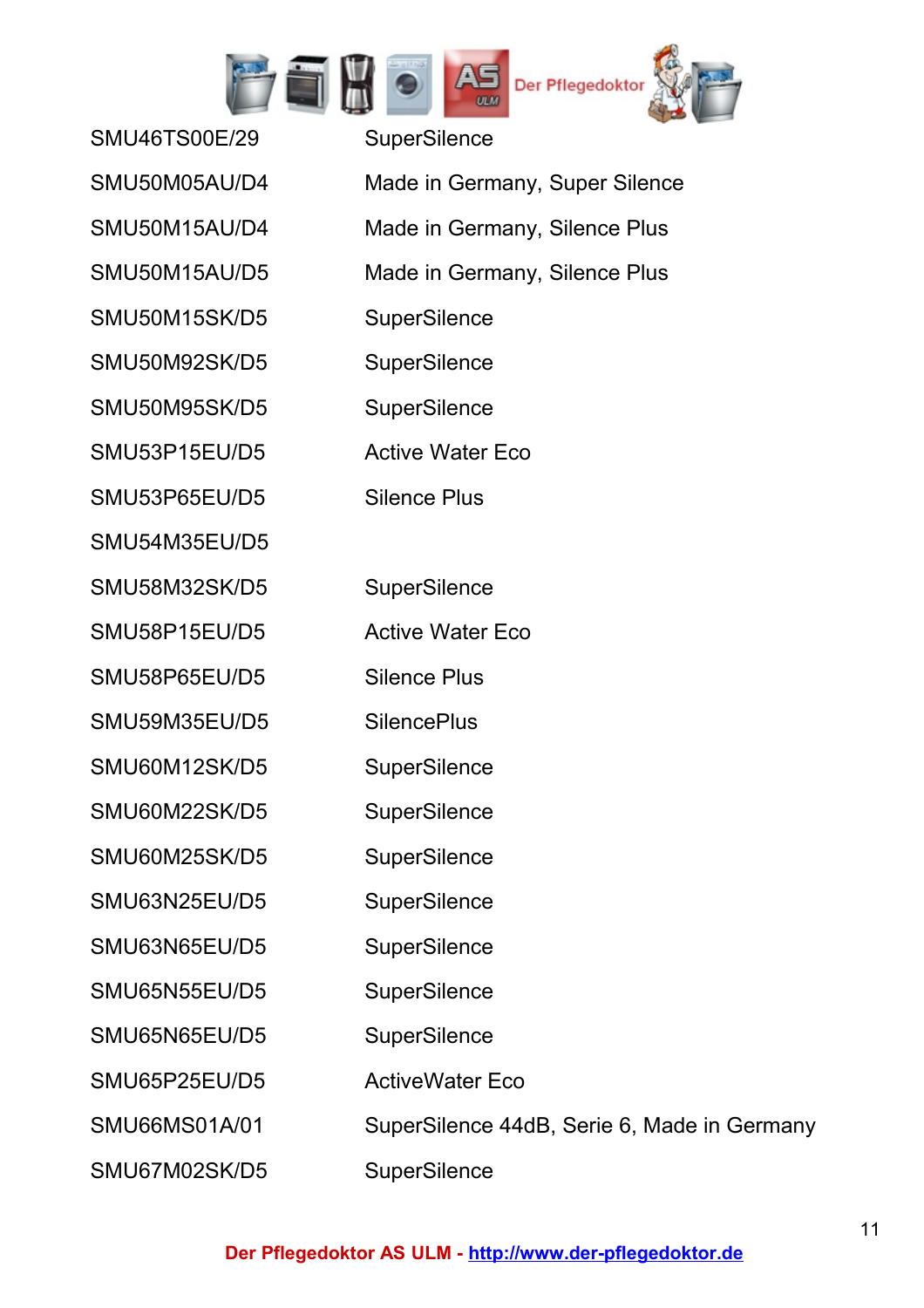

SMU67MS02S/29 PerfectDry, Serie6 SMU67MW01S/29 PerfectDry, Serie 6 SMU67MW02S/29 SuperSilence, Serie 6 SMU67TS01S/29 PerfectDry, Serie 6 SMU68M25AU/D4 Made in Germany, SuperSilence SMU68M25AU/D5 Made in Germany, SuperSilence SMU68M75EU/D5 Super Silence Plus SMU68MS02E/29 Super Silence SMU68N75EU/D5 Exclusiv Super Silence SMU68TS00D/29 Exclusiv, Made in Germany SMU69M05EC/D5 Super Silence SMU69M45EX/D5 Super Silence SMU69N75EU/D5 Super Silence SMU69P25EU/D5 Super Silence SMU69P55EU/D5 Super Silence Plus SMU85M95DE/D5 Exclusiv, Made in Germany SMU86R25DE/D5 Exclusiv made in Germany SMU86R35DE/D5 Exclusiv made in Germany SMU87TS02S/29 SuperSilence, Serie8 SMU87TS02S/33 SuperSilence, Serie8 SMU87TW02S/33 SuperSilence, Serie8 SMU87TW06S/29 Super Silence, Serie 8 SMU88PS01S/29 PerfectDry, Serie 8 SMU88PS02S/29 PerfectDry, Serie 8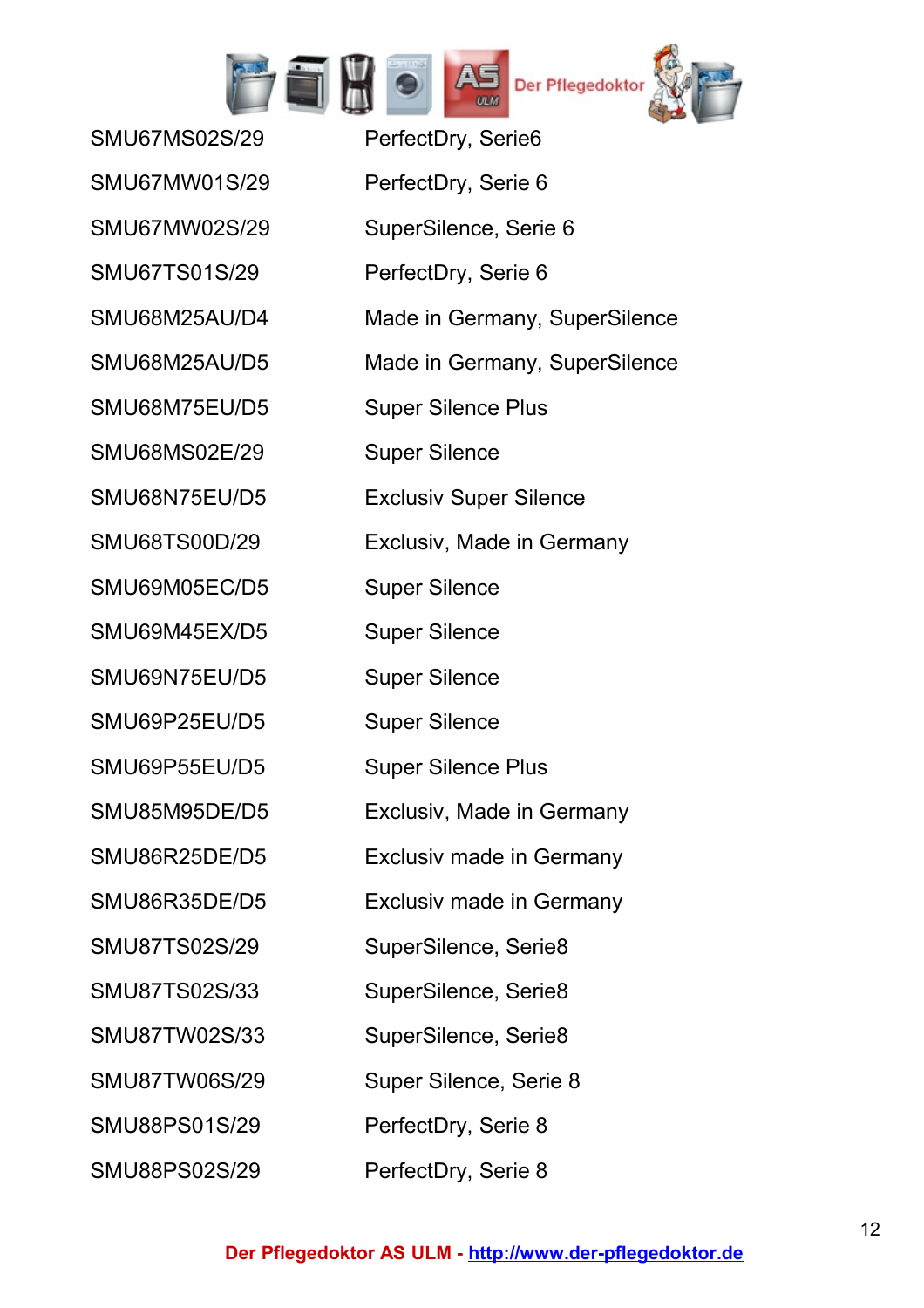

SMU88PW02S/29 PerfectDry, Serie 8 SMU88PW03S/29 PerfectDry, Serie 8 SMU88TS01A/29 Made in Germany, Super Silence SMU88TW06S/29 PerfectDry, Serie 8 SMV25CX00R/01 SilencePlus, Made in Germany SMV40E50RU/D5 SilencePlus Made in Germany SMV40E70IL/D5 Silence made in Germany SMV44IX00R/01 SilencePlus, Made in Germany SMV45CX00R/01 SilencePlus, Made in Germany SMV45IX00E/29 SilencePlus SMV45IX00R/01 SilencePlus, Made in Germany SMV45IX01E/29 SilencePlus SMV45IX01R/01 SilencePlus, Made in Germany SMV45IX03E/29 SuperSilence SMV45IX04E/29 SuperSilence SMV46CX01E/28 SilencePlus SMV46CX02E/29 SuperSilence SMV46CX03E/29 Silence Plus SMV46IX00F/29 SilencePlus SMV46IX01E/29 SilencePlus SMV46IX02D/29 Exclusiv, Made in Germany SMV46IX04D/29 Exclusiv, Made in Germany SMV46IX10E/29 SuperSilence SMV46MX00R/01 SuperSilence, Made in Germany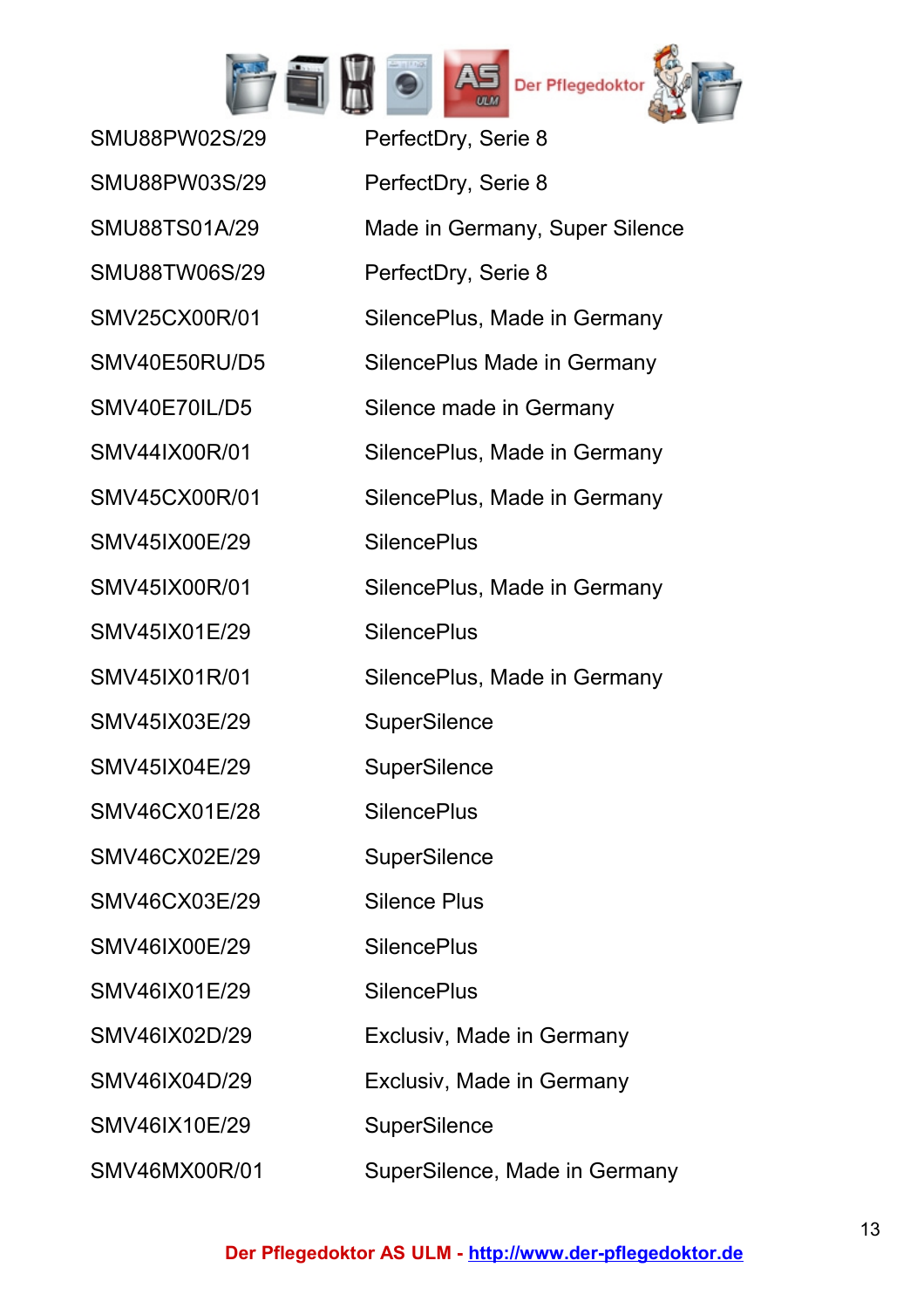

SMV46MX03D/29 Exclusiv, Made in Germany SMV46MX03E/29 SMV46MX04E/29 SuperSilence Plus SMV46MX05E/29 SuperSilence SMV46TX00D/29 Exclusiv, Made in Germany SMV48M30EU/D5 SilencePlus SMV50E10RU/D5 SMV50E30RU/D5 Silence PLus, Made in Germany SMV50M50RU/D5 SMV50M90EU/D5 SilencePlus SMV53E10TC/D5 SMV53M01GB/D5 Super Silence SMV53M10GB/D5 SMV53M70EU/D5 SMV53M70GB/01 tp3 SMV53M80GB/D5 Super Silence SMV53P11EU/D5 Active Water Eco SMV53P20EU/D5 Silence Plus SMV53P30EU/D5 Super Silence SMV53P40EU/D5 Active Water Eco SMV54M30EU/D5 SMV54N31EU/D5 Super Silence SMV58N31EU/D5 Super Silence SMV58N60EU/D5 Super Silence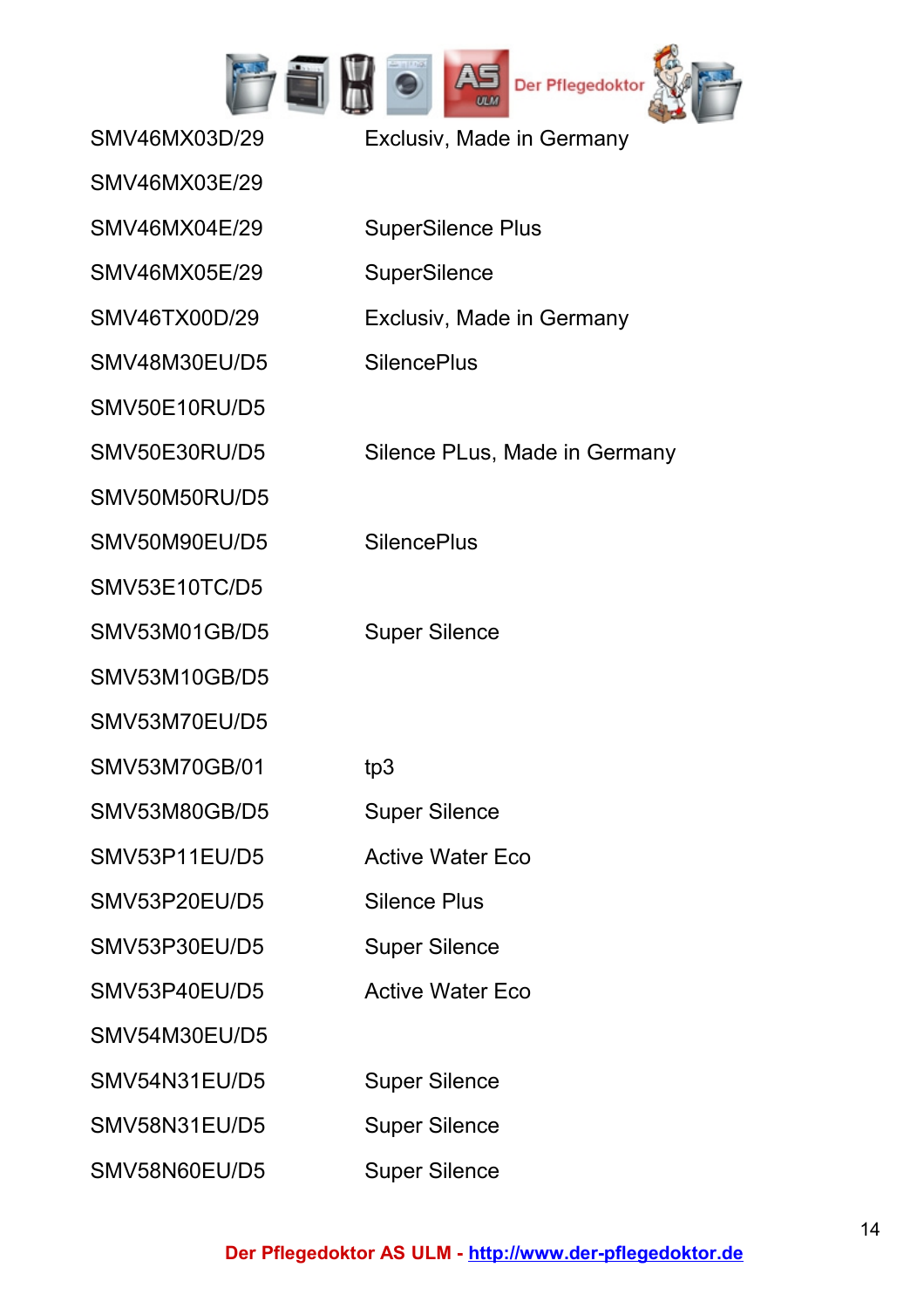

| SMV58N90EU/D5 | <b>Super Silence</b>    |
|---------------|-------------------------|
| SMV58P00EU/D5 | <b>Super Silence</b>    |
| SMV58P60EU/D5 | <b>Silence Plus</b>     |
| SMV59M05TI/D5 |                         |
| SMV59M10EU/D5 | <b>SuperSilencePlus</b> |
| SMV59M30EU/D5 | <b>SilencePlus</b>      |
| SMV63M00AL/D5 | accent line             |

SMV63M10AU/D4 Made in Germany SuperSilence

SMV63M10AU/D5 Made in Germany SuperSilence

SMV63M10TC/D5

SMV63N60EU/D5 SuperSilence

SMV64M10EU/D5 Super Silence

SMV65M30RU/D5

SMV65N70EU/D5 SuperSilence

SMV65N70JP/D5 SuperSilence

SMV65N91EU/D5 SuperSilence

SMV68IX00X/01 SilencePlus

SMV68N20EU/D5 SuperSilence

SMV65X00RU/D5 SuperSilence

SMV66MX01A/01 SuperSilence 44dB, Serie 6, Made in Germany

SMV68IX00E/29 SuperSilence

SMV68M70EU/D5 Super Silence Plus

SMV68MD02E/29 SuperSilence

SMV68MX03E/29 Perfect Dry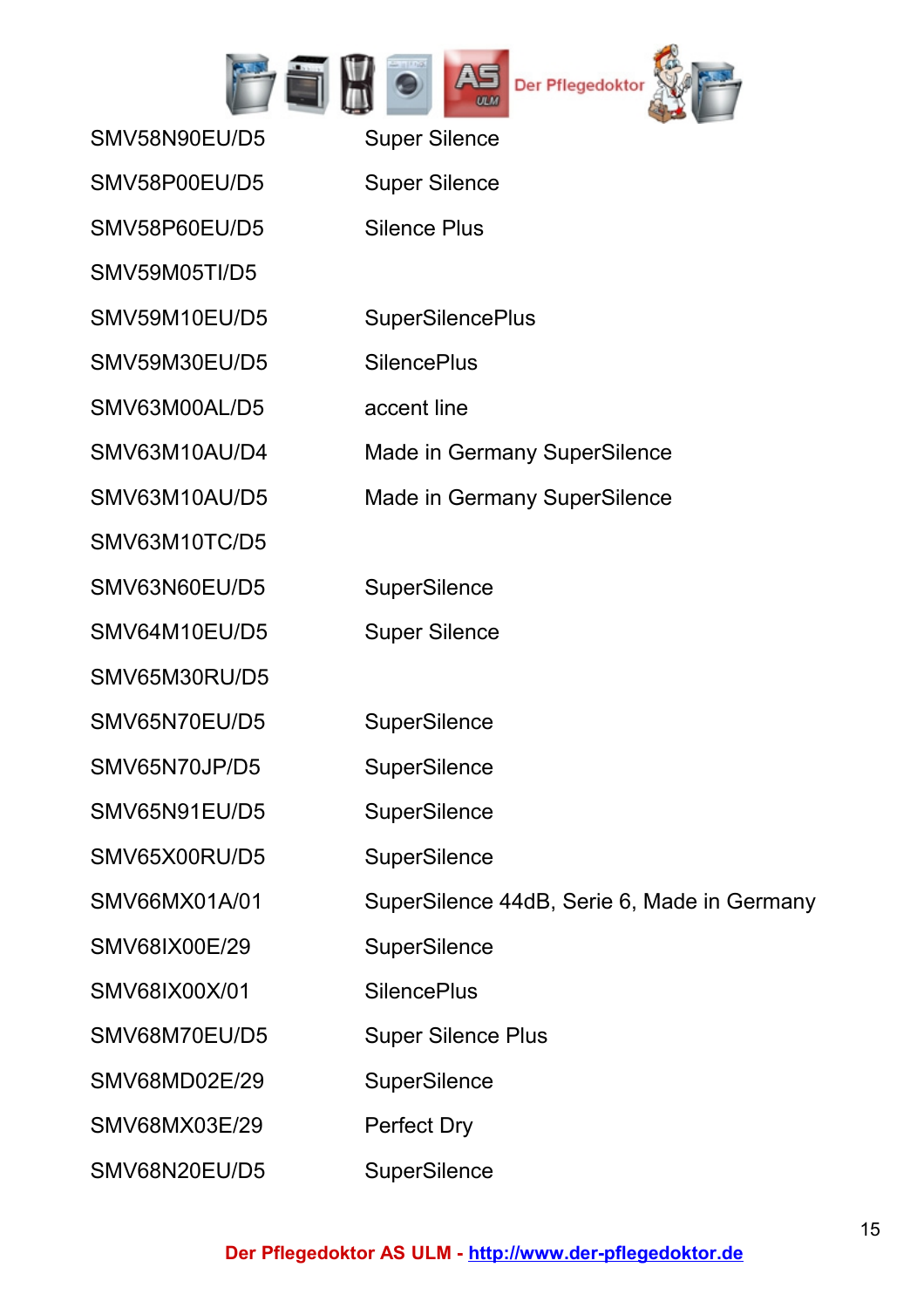

SMV68N70EU/D5 SuperSilence

SMV68TD06G/01 Perfect Dry

SMV68TX02E/29 SuperSilence

SMV68TX04E/29 SuperSilence

SMV68TX06E/29 Perfect Dry

SMV69M50EX/D5 SuperSilence

SMV69M91EU/01 Super Silence

SMV69N70EU/D5 SuperSilence

SMV68N60EU/D5 SuperSilence

SMV68TX03E/29 SuperSilencePlus

SMV68TX03N/01 Exclusiv, Made in Germany

SMV69M00IR/D5 Super Silence Plus, Made in Germany

SMV69M01GB/D5 Super Silence

SMV69M10AL/D5 accent line

SMV69M40EX/D5 Super Silence

SMV69N71CH/D5 swiss edition

SMV69N80EU/D5 SuperSilencePlus

SMV69N91EU/D5 SuperSilence

SMV69N92EU/D5 Super Silence

SMV69P20EU/D5 ActiveWater Eco

SMV69P21EU/D5 Active Water ECO

SMV69P50EU/D5 Super Silence Plus

SMV86M50EU/D5 Exclusiv Super Silence

SMV86R10DE/D5 Exclusiv, Made in Germany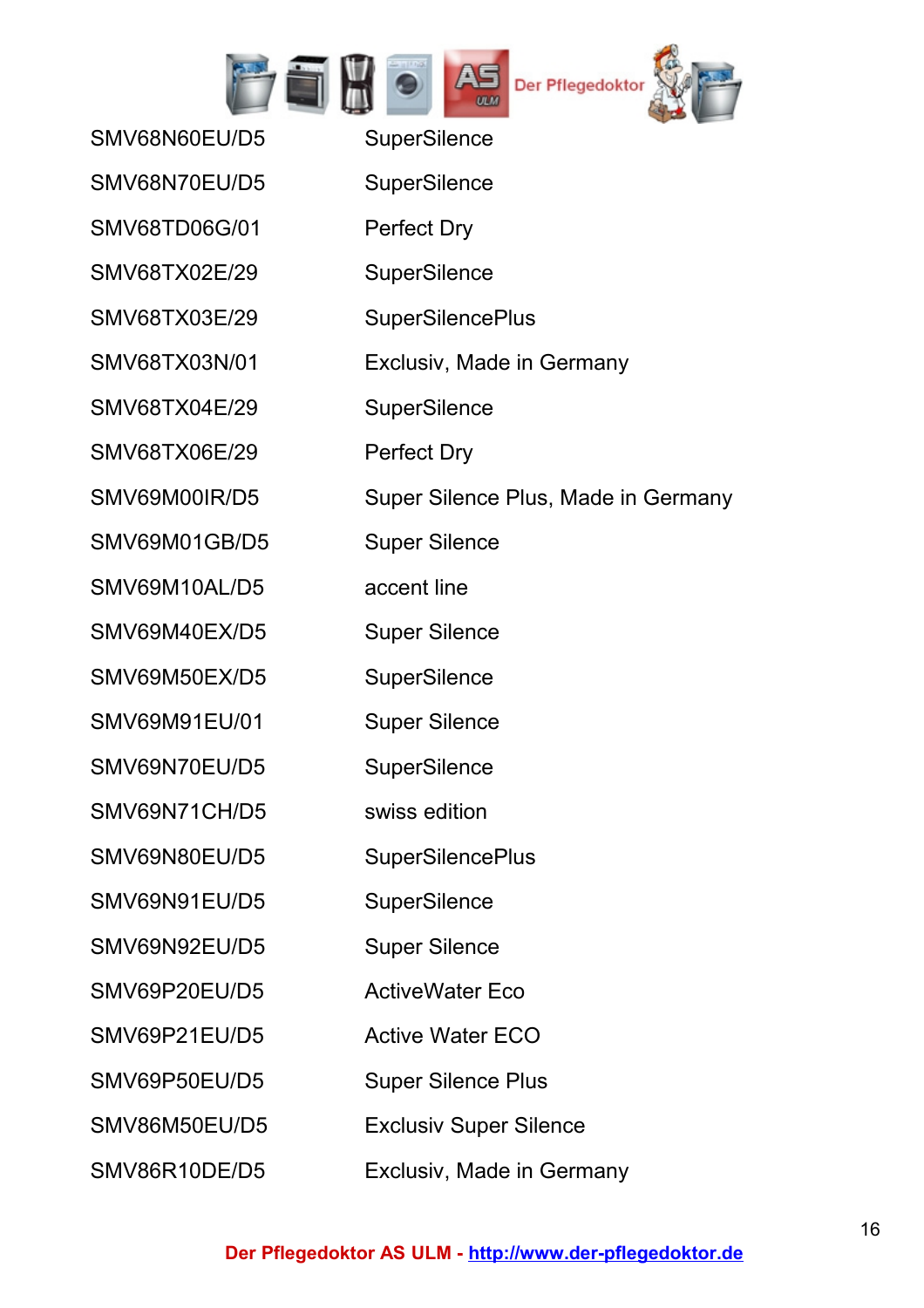

| SMV86R30DE/D5        | Exclusiv, Made in Germany           |
|----------------------|-------------------------------------|
| <b>SMV87TD00G/29</b> | <b>SuperSilence</b>                 |
| <b>SMV87TD00G/33</b> | <b>SuperSilence</b>                 |
| <b>SMV87TX00R/29</b> | Super Silence. Made in Germany      |
| SMV87TX00R/33        | Super Silence. Made in Germany      |
| SMV87TX01E/29        | <b>SuperSilence</b>                 |
| SMV87TX01E/33        | <b>SuperSilence</b>                 |
| SMV87TX01R/01        | SuperSilence, Made in Germany       |
| SMV87TX02E/33        | <b>SuperSilence</b>                 |
| SMV88PX00N/29        | <b>Super Silence</b>                |
| SMV88PX00N/33        | <b>Super Silence</b>                |
| <b>SMV88TD00G/29</b> | <b>SuperSilence</b>                 |
| SMV88TD00G/33        | <b>SuperSilence</b>                 |
| SMV88TD01E/29        | <b>SuperSilencePlus</b>             |
| SMV88TD01E/33        | <b>SuperSilencePlus</b>             |
| SMV88TD01N/29        |                                     |
| SMV88TD01N/33        |                                     |
| SMV88TX00R/33        | Super Silence Plus. Made in Germany |
| SMV88TX01A/29        | <b>Made in Germany SuperSilence</b> |
| SMV88TX01N/29        |                                     |
| SMV88TX01N/33        |                                     |
| SMV88TX02E/29        | SuperSilence                        |
| SMV88TX02E/33        | <b>SuperSilence</b>                 |
| SMV88TX03E/29        | Active Water ECO <sup>2</sup>       |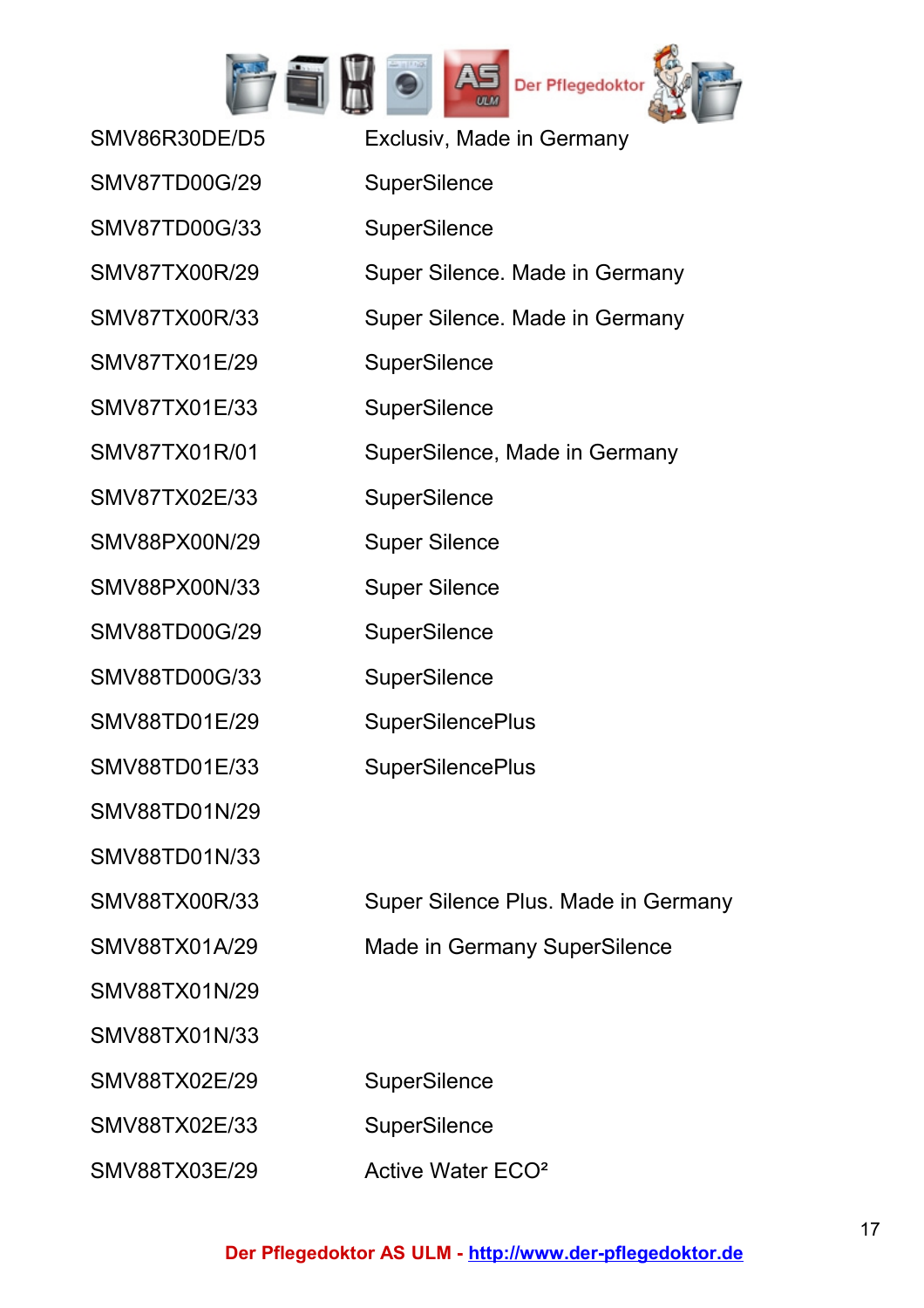

| SMV88TX05E/29 | Active Water ECO <sup>2</sup>  |
|---------------|--------------------------------|
| SMV88TX05E/33 | Active Water ECO <sup>2</sup>  |
| SMV88TX16D/29 | Exclusiv, Made in germany      |
| SMV88TX16D/33 | Exclusiv, Made in germany      |
| SMV88TX16E/29 | <b>Super Silence Plus</b>      |
| SMV88TX16E/33 | <b>Super Silence Plus</b>      |
| SMV88TX26E/33 | Active Water ECO <sup>2</sup>  |
| SMV88TX36E/33 | <b>Perfect Dry</b>             |
| SMV88TX46E/33 | PerfectDry                     |
| SMV88TX50R/29 | Super Silence, Made in Germany |
| SMV88TX50R/33 | Super Silence, Made in Germany |
| SMV90M20NL/D5 |                                |
| SMV90M30NL/D5 |                                |
| SMV93M50NL/D5 |                                |
| SMV93M70NL/D5 |                                |
| SMV95M30NL/D5 |                                |
| SMV99M40NL/D5 |                                |
| SMVKBE03/D5   |                                |
| SMVKBM06/D5   |                                |
| SMVKBM12/D5   |                                |
| SN236I01MG/27 | iQ300                          |
| SN236W01PE/28 | iQ300                          |
| SN236W02ME/27 | iQ300                          |
|               |                                |

SN257I00MT/27 iQ500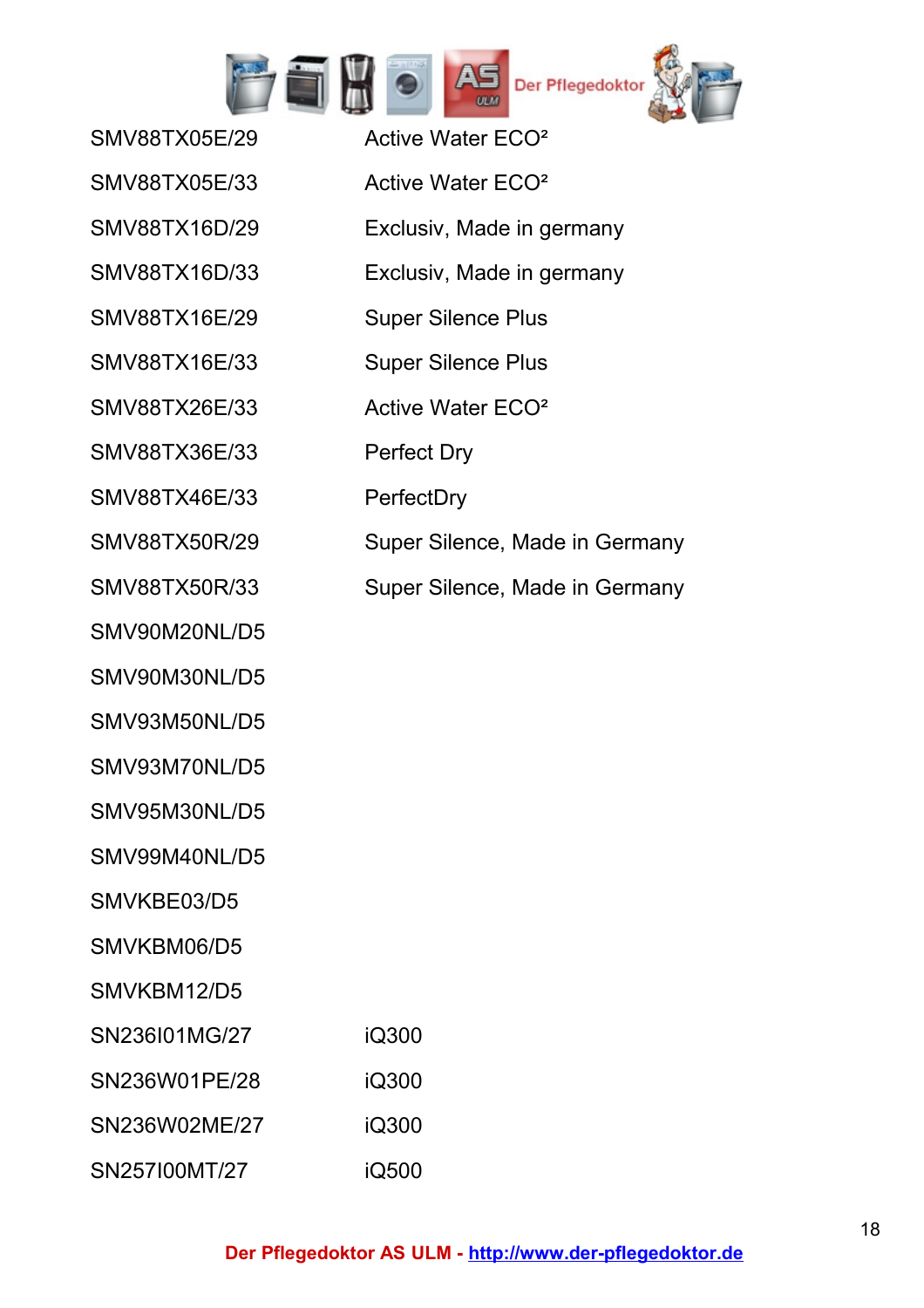

| SN257101MT/27 | IQ500                        |
|---------------|------------------------------|
| SN257W00MT/27 | IQ500                        |
| SN258W00IE/27 | IQ500                        |
| SN25M244EU/98 | IQ500 - tp3                  |
| SN25M844EU/98 | IQ500 - tp3                  |
| SN26M231AU/D4 | Made in Germany. IQ500       |
| SN26M282AU/D4 | Made in Germany. IQ500       |
| SN26M831AU/D4 | Made in Germany. IQ 500      |
| SN26M882AU/D4 | Made in Germany. IQ500       |
| SN278I06TT/33 | <b>IQ 700</b>                |
| SN278I10TM/33 | <b>IQ700</b>                 |
| SN278I36TE/33 | <b>IQ 700</b>                |
| SN278W00MT/33 | <b>IQ700</b>                 |
| SN278W36TE/33 | <b>IQ 700</b>                |
| SN336W00TD/29 | Extraklasse, Made in Germany |
| SN336W03IE/29 |                              |
| SN436S00PD/29 | Extraklasse, Made in Germany |
| SN436S00PE/29 |                              |
| SN436S01CE/27 |                              |
| SN436S01CE/28 |                              |
| SN436S01CE/29 |                              |
| SN436S01MS/29 | IQ300                        |
| SN436S03IE/29 |                              |
| SN436S03ME/29 |                              |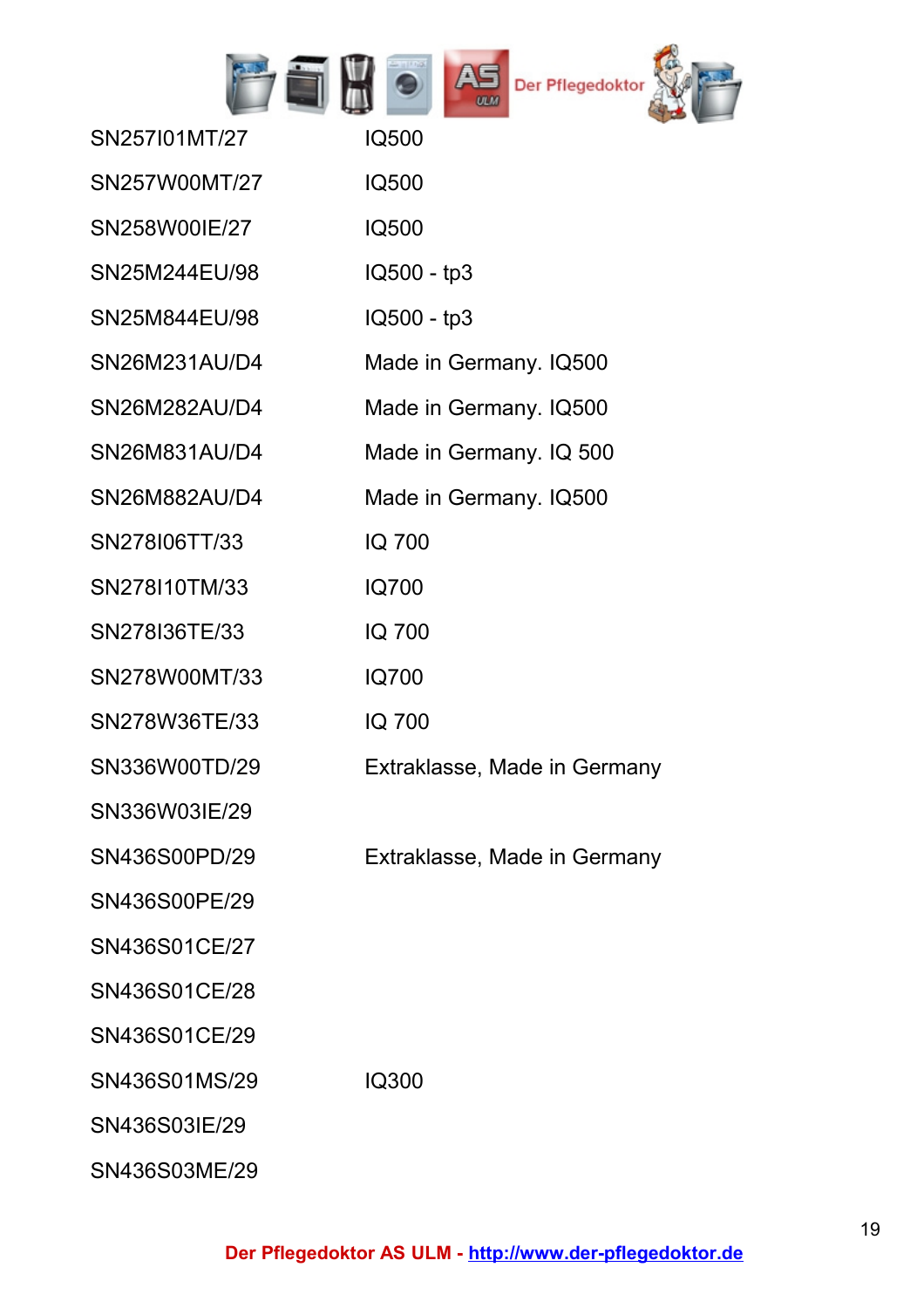|  |  |  |  | <b>Der Pflegedoktor</b> |  |
|--|--|--|--|-------------------------|--|
|--|--|--|--|-------------------------|--|

| SN436S04IS/27        | IQ300                        |
|----------------------|------------------------------|
| SN436S04IS/28        | IQ300                        |
| SN436S04IS/29        | IQ300                        |
| SN436S05IS/29        | IQ300                        |
| SN436W01MS/29        | IQ300                        |
| SN456S02MA/01        | IQ500, Made in Germany       |
| SN457W01IS/29        | iQ500                        |
| SN457W03MS/29        | IQ500                        |
| SN457W04MS/29        | <b>IQ500</b>                 |
| SN458S00IE/27        |                              |
| SN458S00TD/29        | Extraklasse, Made in Germany |
| <b>SN45M208SK/D5</b> |                              |
| <b>SN45M280SK/D5</b> |                              |
| <b>SN45M294SK/D5</b> | Extraklasse made in Germany  |
| <b>SN45M507SK/D5</b> |                              |
| <b>SN45M508SK/D5</b> |                              |
| SN45M531TI/D5        |                              |
| <b>SN45M594SK/D5</b> | Extraklasse made in Germany  |
| <b>SN45P532EU/D5</b> |                              |
| <b>SN45P582EU/D5</b> |                              |
| SN46M290SK/D5        |                              |
| SN46M583AU/D4        | Made in Germany              |
| SN46M583AU/D5        | Made in Germany              |
| SN46M590SK/D5        |                              |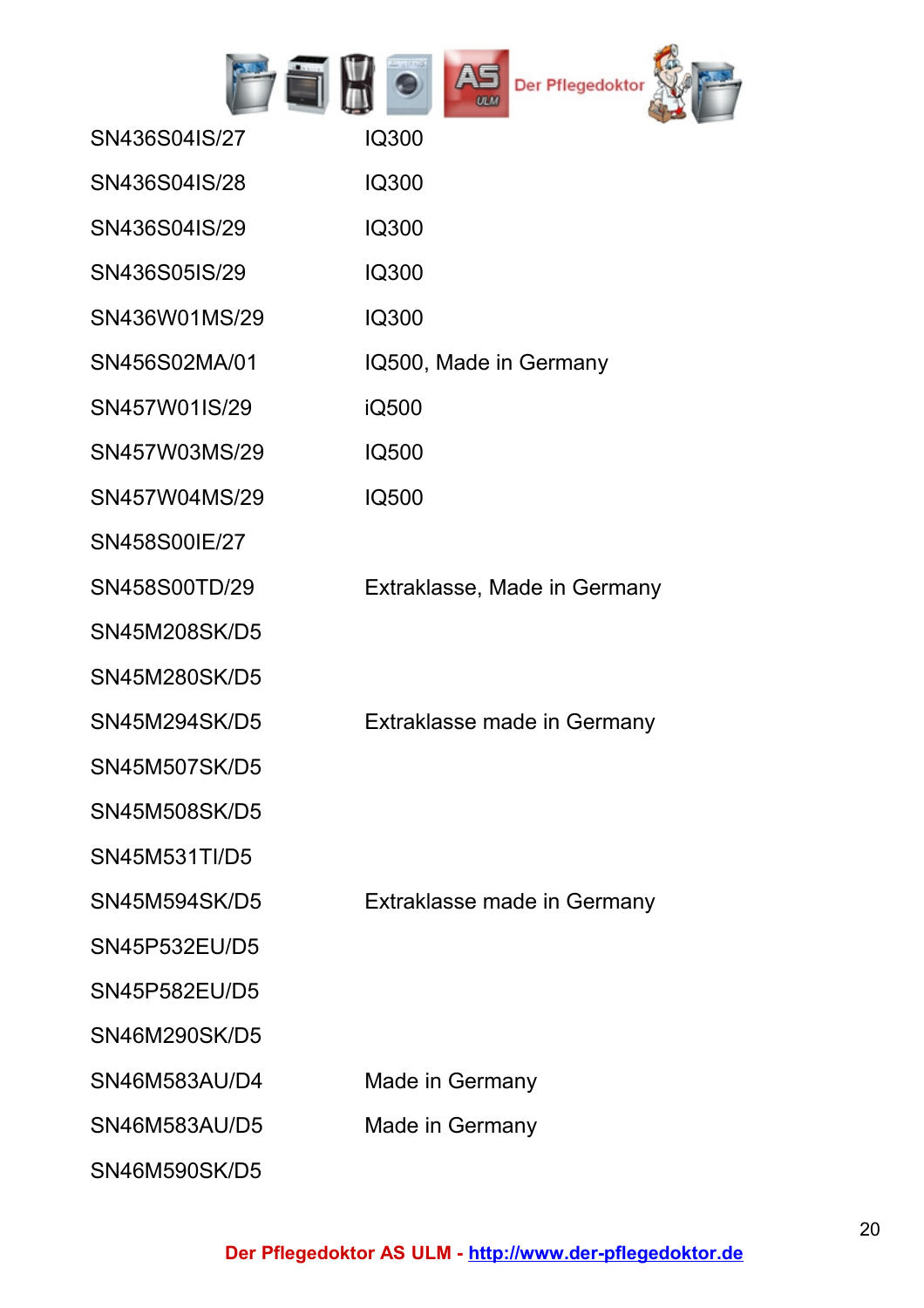

SN46P530EU/D5

SN46P532EU/D5

SN46P554EU/B3

SN46P554EU/D5

SN46P580EU/B3

SN46P580EU/D5

SN46P591EU/B3

SN46P592EU/B3

SN46P597EU/D5

SN46P598EU/D5

SN46T297SK/B3

SN46T597SK/B3

SN476S06NS/29 IQ700

SN476W06NS/29 IQ700

SN477S01RS/11 iQ700

SN477W01RS/11 iQ700

SN477W01RS/29 iQ700

SN477W02JS/29 IQ 700

SN478S01TS/11

SN478S01TS/29

SN478S03TA/33 Made in Germany,

SN478S03TE/11

SN478S06TE/11

SN478S06TS/29 IQ 700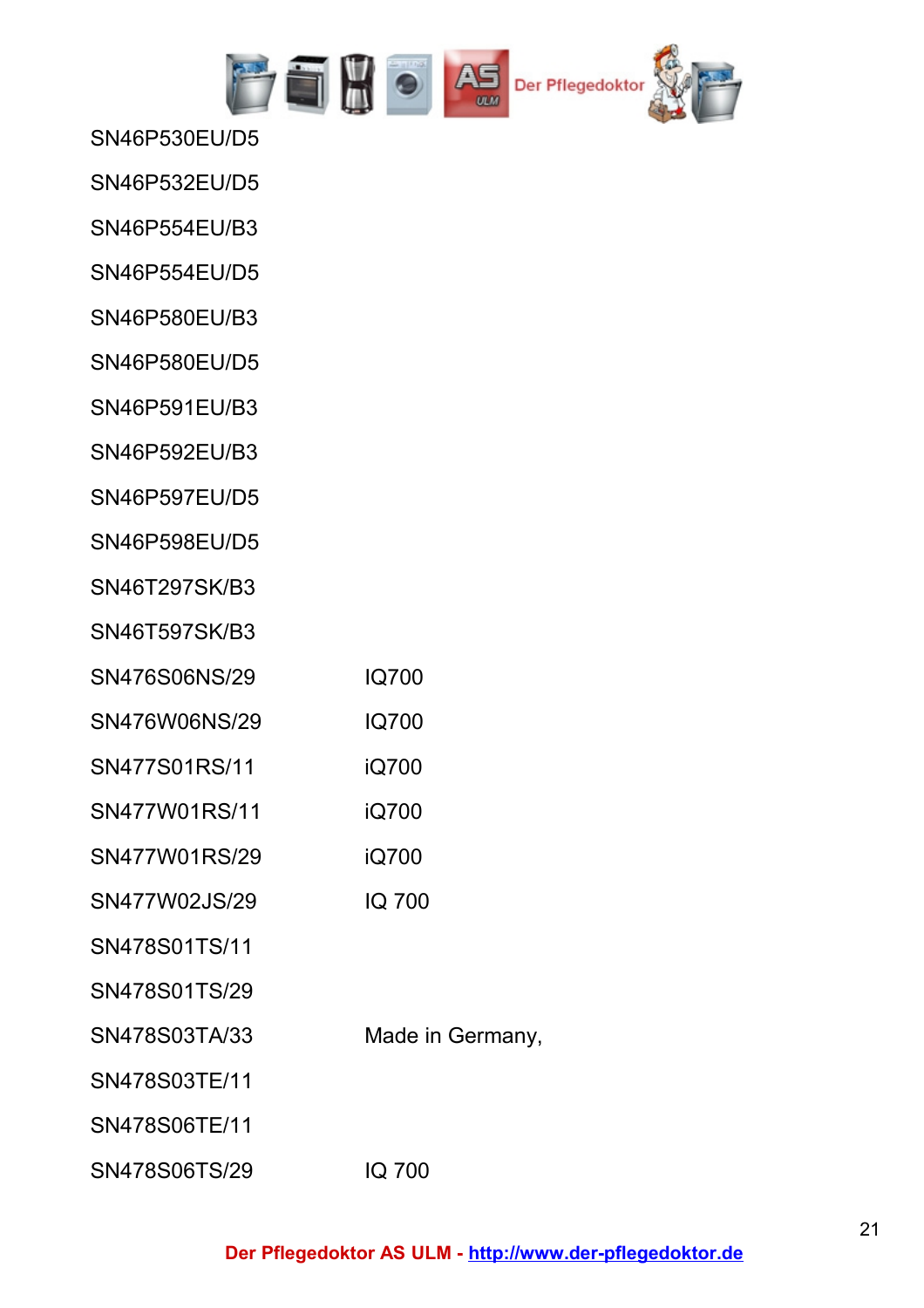

| SN478S06TS/33        | IQ 700                       |
|----------------------|------------------------------|
| SN478S16TD/33        | Extraklasse, Made in Germany |
| SN478S16TS/33        | <b>IQ 700</b>                |
| SN478S26TS/29        | <b>IQ 700</b>                |
| SN478S26TS/33        | <b>IQ 700</b>                |
| SN478S36TE/29        |                              |
| SN478S36TE/33        |                              |
| SN478S36TS/29        | IQ 700                       |
| SN478S36TS/33        | IQ 700                       |
| SN478W01TS/11        | IQ 700                       |
| SN478W01TS/29        | IQ 700                       |
| SN478W06TS/29        | <b>IQ 700</b>                |
| SN478W06TS/33        | IQ 700                       |
| SN478W16TS/33        | <b>IQ 700</b>                |
| SN478W26TS/33        | <b>IQ 700</b>                |
| SN478W36TS/29        | IQ 700                       |
| SN478W36TS/33        | IQ 700                       |
| SN48M550EU/B3        | <b>FxtraKlasse</b>           |
| <b>SN48M550EU/D5</b> | <b>ExtraKlasse</b>           |
| SN48N562DE/B3        | Extraklasse made in Germany  |
| SN48N569DE/B3        | Extraklasse made in Germany  |
| SN48P564DE/B3        | Extraklasse, Made in Germany |
| SN48P565DE/B3        | Extraklasse made in Germany  |
| SN48P569DE/B3        | Extraklasse made in Germany  |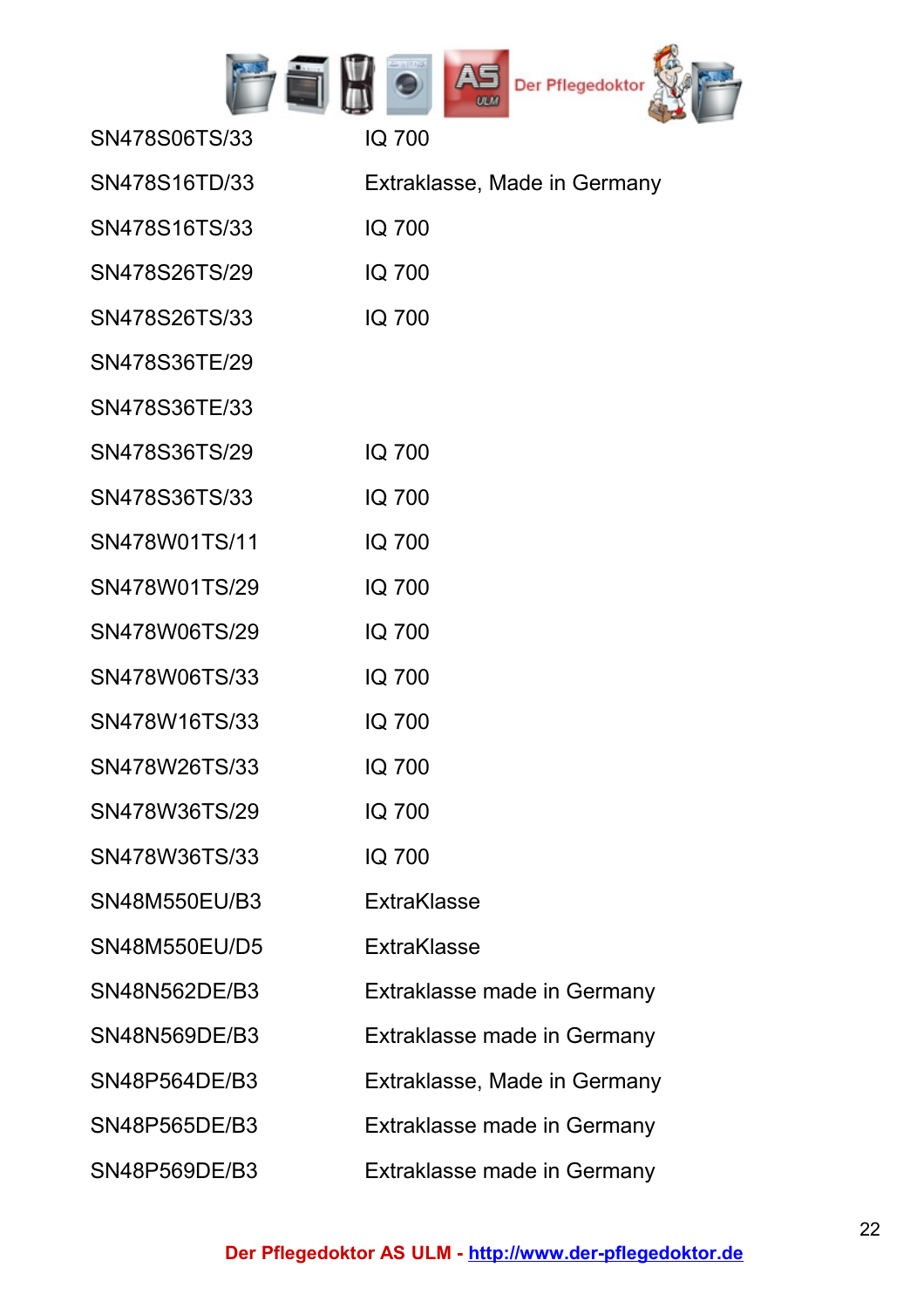

SN534S00CN/01 SN536M03ME/29 SN536S00IE/28 SN536S00IE/29 SN536S00PE/29 SN536S00TE/27 SN536S00TE/28 SN536S01PE/29 SN536S03ME/29 SN536W03ME/29 SN53E531TI/B3 SN53E531TI/D5

SN48R560DE/B3 Extraklasse, Made in Germany SN48R561DE/B3 Extraklasse, Made in Germany SN48R561DE/D5 Extraklasse, Made in Germany SN48R562DE/B3 Extraklasse, made in Germany SN48R562DE/D5 Extraklasse, made in Germany SN48R564DE/D5 Extraklasse made in Germany SN48R565DE/D5 Extraklasse made in Germany SN48R566DE/D5 Extraklasse, Made in Germany SN48R567DE/D5 Extraklasse, made in Germany

SN536S00PD/29 Extraklasse, Made in Germany

SN536S00TD/29 Extraklasse, Made in Germany

SN536W00TD/29 Extraklasse, Made in Germany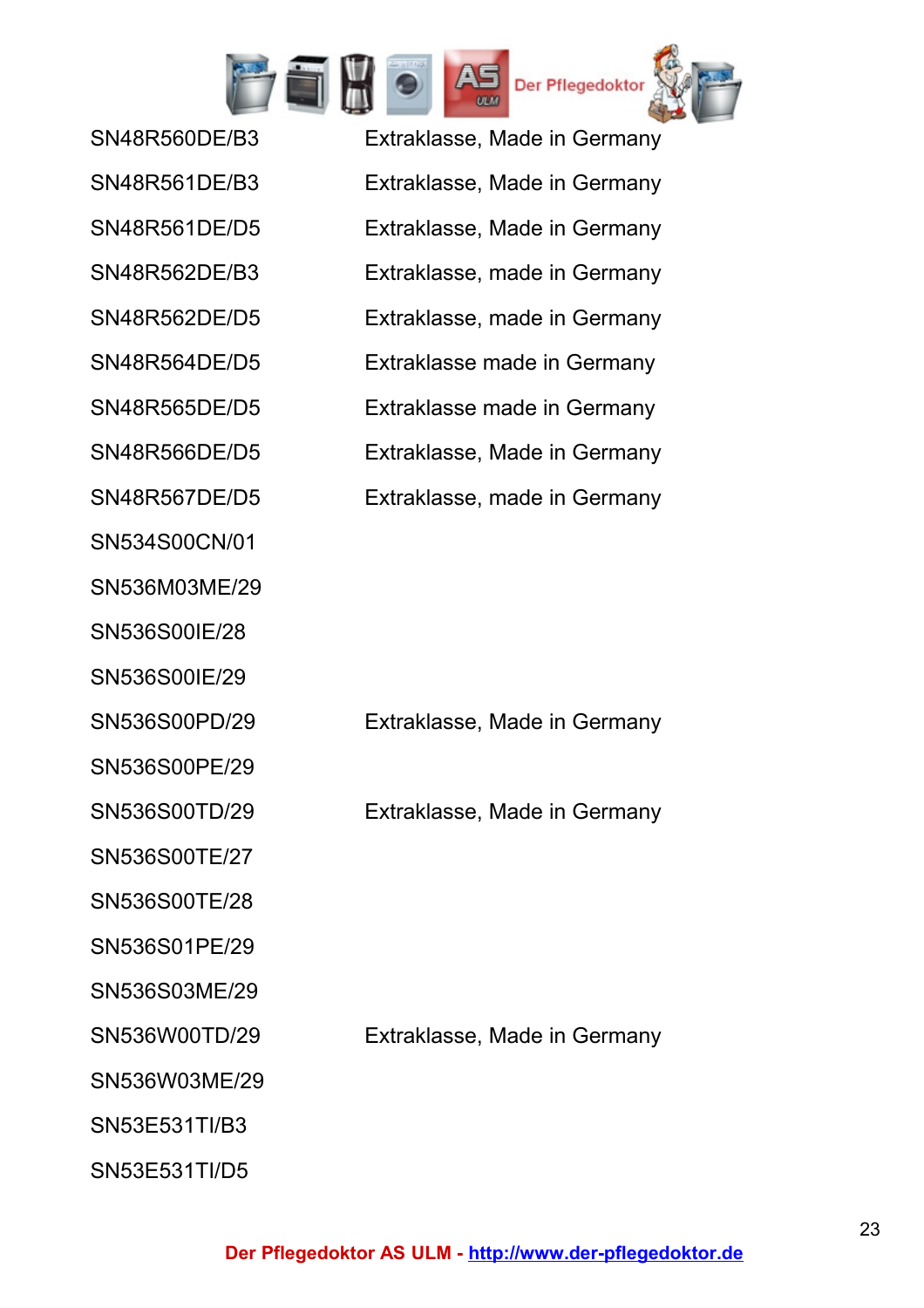

SN54E503IL/B3 made in Germany

SN54E503IL/D5 made in Germany

SN54M535TR/B3

SN54M535TR/D5

SN54M582EU/B3

SN558S02ME/29

SN55M509EU/B3 ecoEdition

SN55M530GC/D5

SN55M531TI/B3

SN55M531TI/D5

SN55M536EU/B3

SN55M536EU/D5

SN55M539EU/B3

SN55M539EU/D5

SN55M540EU/B3

SN55M540EU/D5

SN55N532EU/B3 ecoEdition

SN55N538IL/B3 made in Germany Eco 6 L

SN55N538IL/D5 made in Germany Eco 6 L

SN55N539EU/B3

SN55N581EU/B3

SN55N582EU/B3 ecoEdition

SN55N583EU/B3

SN55N586EX/D5

**Der Pflegedoktor AS ULM - [http://www.der-pflegedoktor.de](http://www.der-pflegedoktor.de/)**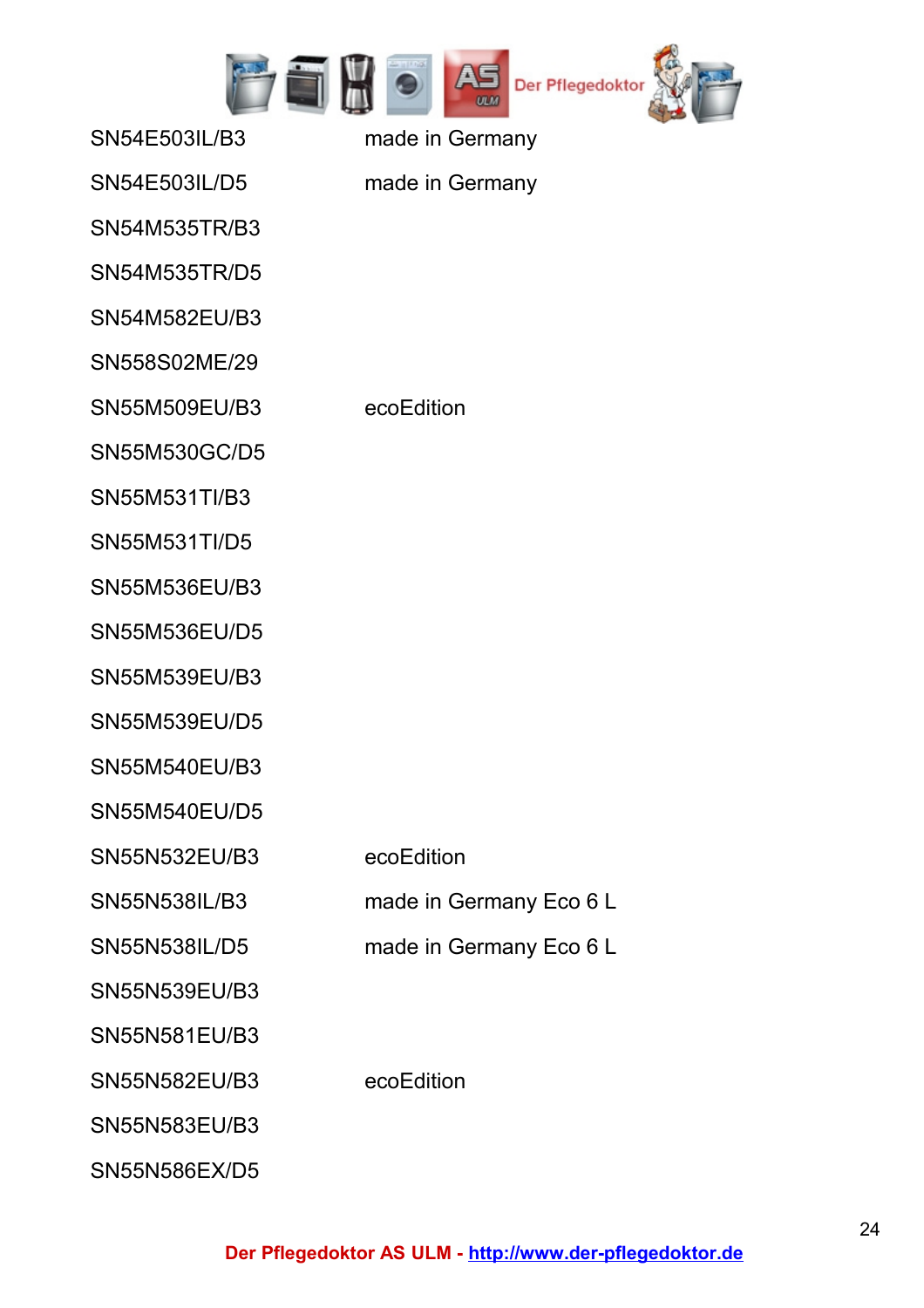

SN55N589EU/B3

SN55P532EU/D5

SN55P582EU/D5

SN56M530EC/D5

SN56M531GB/01 tp3

SN56M559EX/B3

SN56M559EX/D5

SN56M587EU/B3

SN56M598EU/B3

SN56N297EU/B3

SN56N297EU/D5

SN56N554EU/B3

SN56N596TR/D5

SN56N597EU/D5

SN56N697EU/D5

SN56P230EU/D5

SN56P254EU/D5

SN56P255CH/D5 Suisse series

SN56P430EU/D5

SN56M531AU/B3 Made in Germany

SN56M531AU/D4 Made in Germany

SN56M531AU/D5 Made in Germany

SN56M582AU/D4 Made in Germany

SN56M582AU/D5 Made in Germany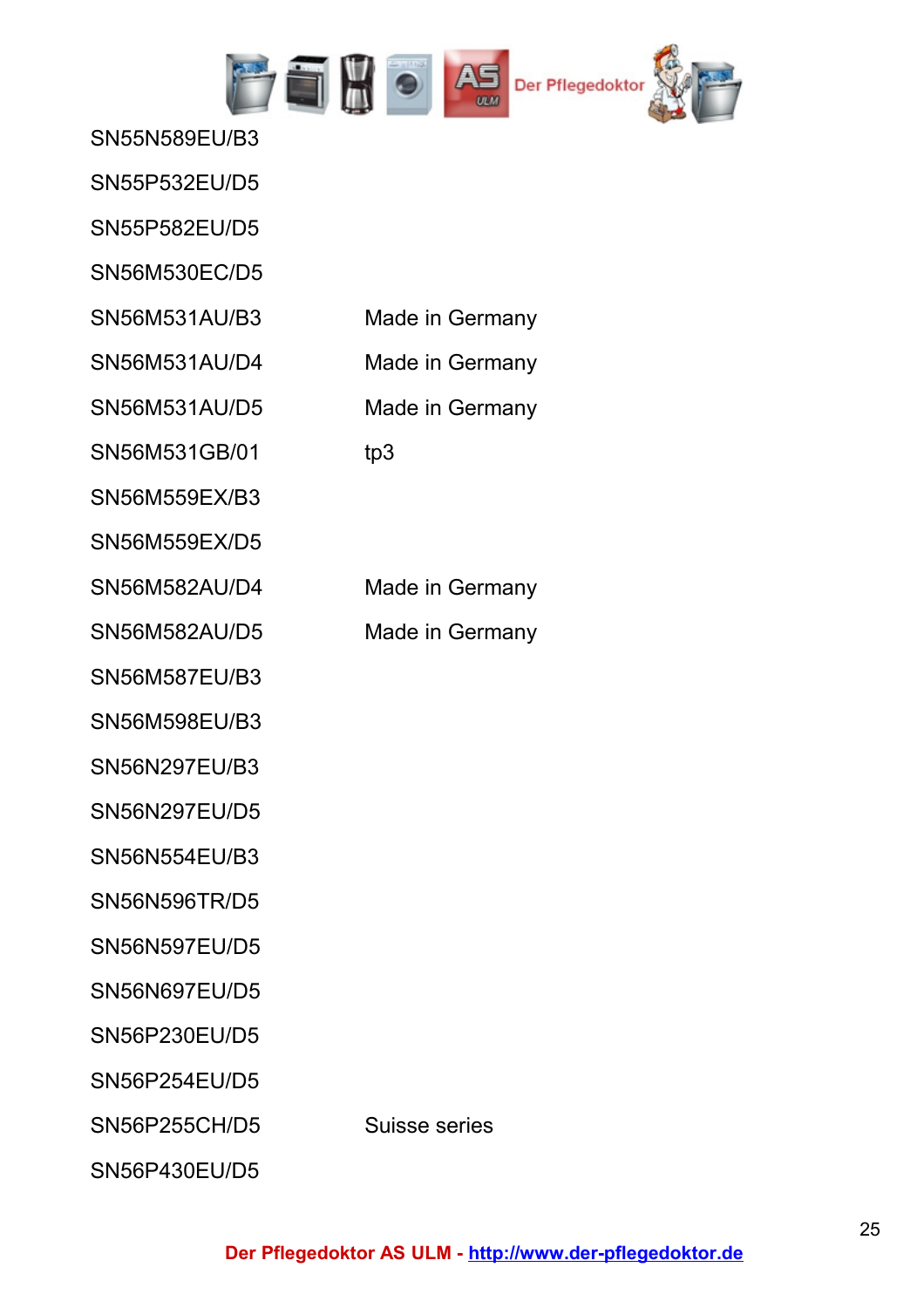

SN56P454EU/D5

SN56P530EU/D5

SN56P551EU/D5

SN56P554EU/D5

SN56P556EU/D5

SN56P580EU/D5

SN56P591EU/D5

SN56P592EU/D5

SN56P593CH/D5 Suisse series

SN56P594EU/D5

SN56P597EU/D5

SN56P598EU/D5

SN56P599EU/D5

SN56P655CH/D5 Suisse series

SN578S00TG/29 Made in Germany

SN578S01TE/29

SN578S01TT/29

SN578S02TE/29

SN578S03TE/29

SN578S04TE/29

SN578S06TC/29

SN578S06TT/29

SN578S06TT/33

SN578S11TR/29

**Der Pflegedoktor AS ULM - [http://www.der-pflegedoktor.de](http://www.der-pflegedoktor.de/)**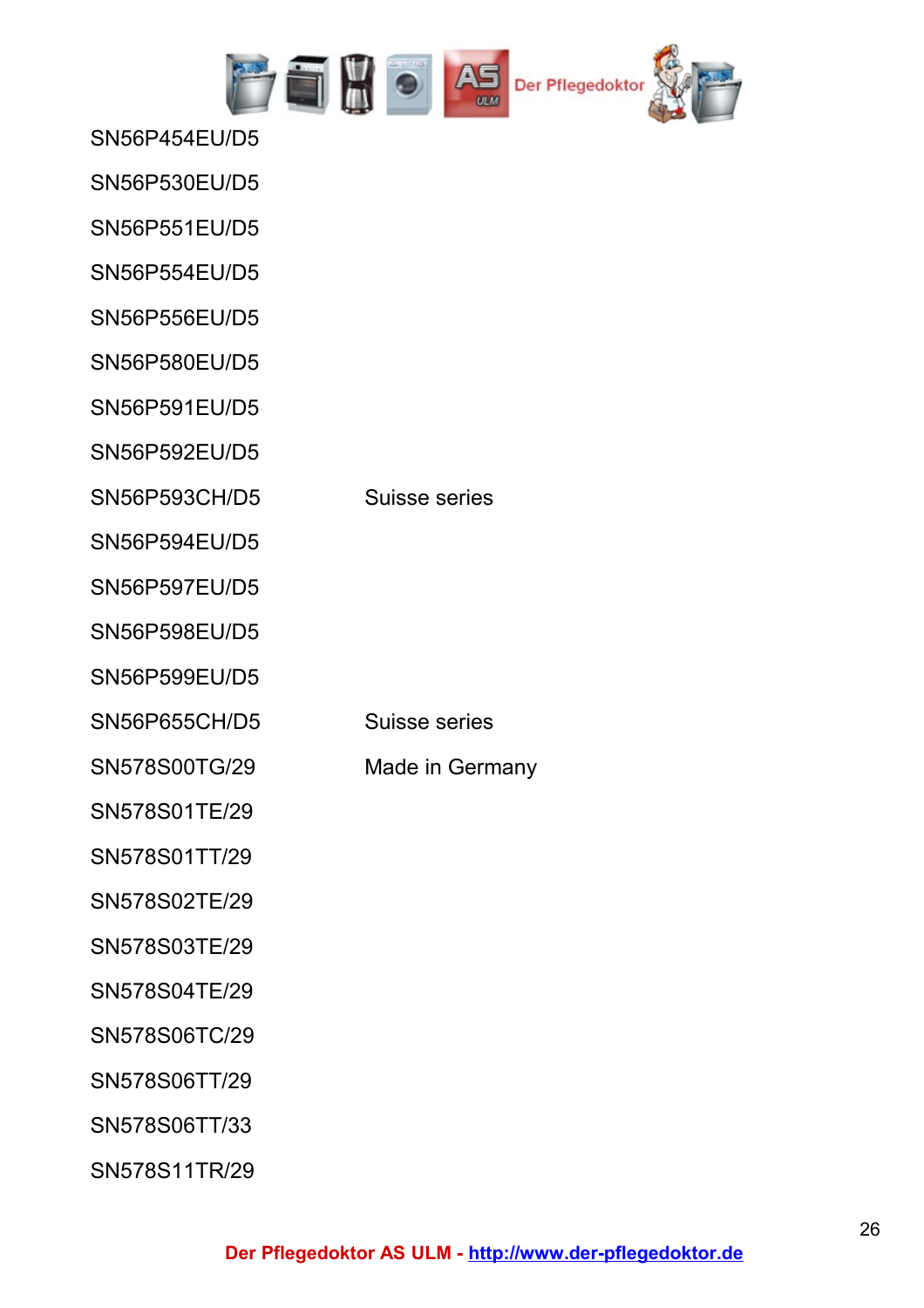

SN578S26TE/29

SN578S36TE/29

SN578S36TE/33

SN59E503NL/D5

SN59M501NL/D5

SN59M532NL/D5

SN636X00IE/27

SN636X00IE/28

SN636X00IE/29

SN636X00MT/29

SN636X00PE/27

SN636X00PE/28

SN636X00PE/29

SN578S16TD/29 Extraklasse, Made in Germany SN578S16TD/33 Extraklasse, Made in Germany

SN58P565DE/D5 Extraklasse, Made in Germany SN58R561DE/D5 Extraklasse, Made in Germany SN58R562DE/D5 Extraklasse, made in Germany SN58R563DE/D5 Extraklasse, Made in Germany SN58R564DE/D5 Extraklasse, Made in Germany SN58R565DE/D5 Extraklasse, Made in Germany SN58R566DE/D5 Extraklasse, Made in Germany SN58R567DE/D5 Extraklasse, Made in Germany

SN636X00PD/29 Extraklasse, Made in Germany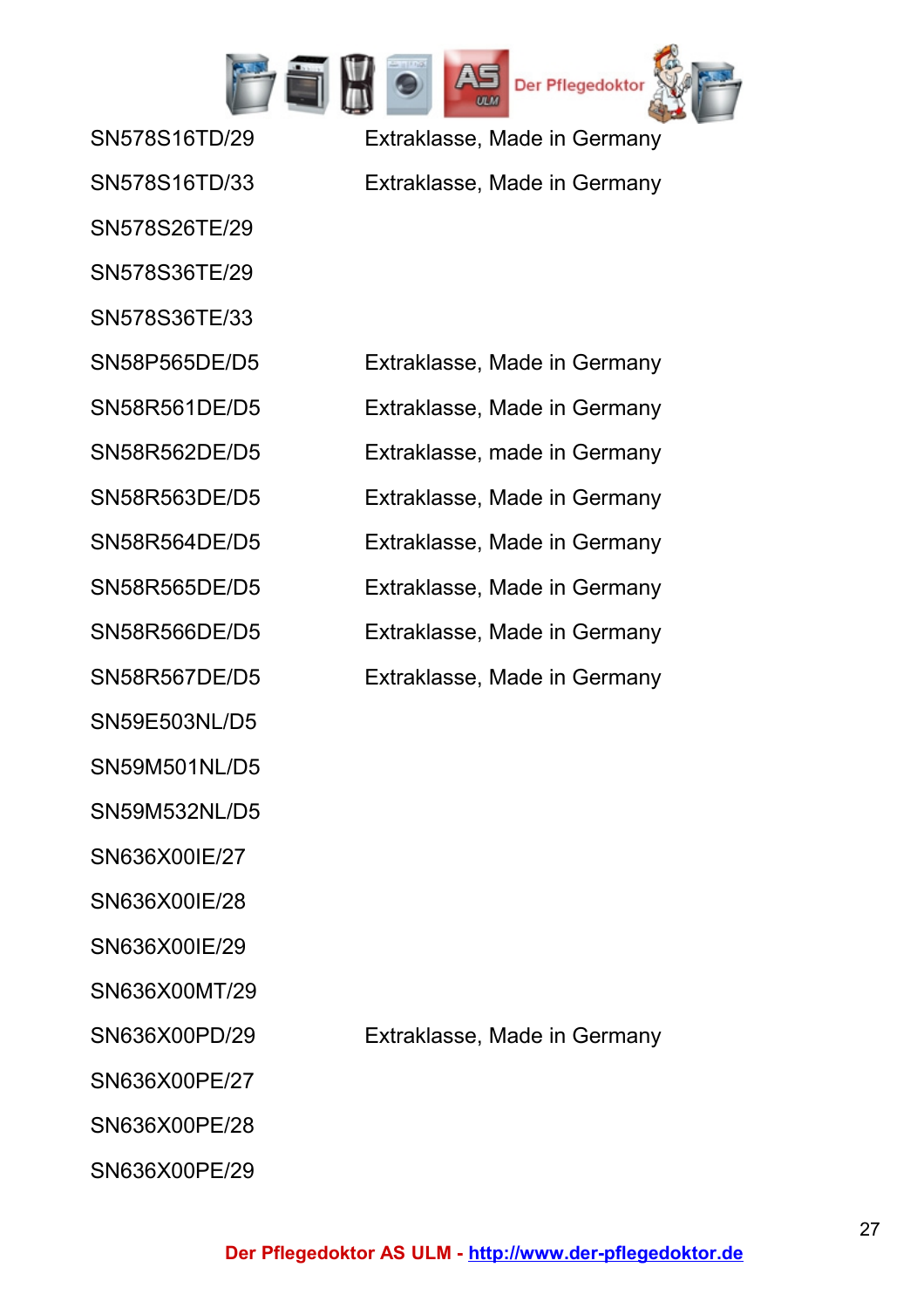

SN636X00TD/29 Extraklasse, Made in Germany

SN636X00TE/27

SN636X00TE/28

SN636X01CE/29

SN636X01PE/29

SN636X02CE/01

SN636X02CE/29

SN636X02IE/29

SN636X03IE/29

SN636X03ME/29

SN63E031TI/D5

SN64M030EU/D5

SN64M031EU/D5

SN64M080EU/D5

SN658D02ME/29

SN658X00IE/29

SN658X00ME/29

SN658X00TD/29 Extraklasse, Made in Germany

SN658X01IE/29

SN658X03IE/29

SN658X06TE/29

SN658X07IE/01

SN65E009IL/D5 made in Germany

SN65M009EU/D5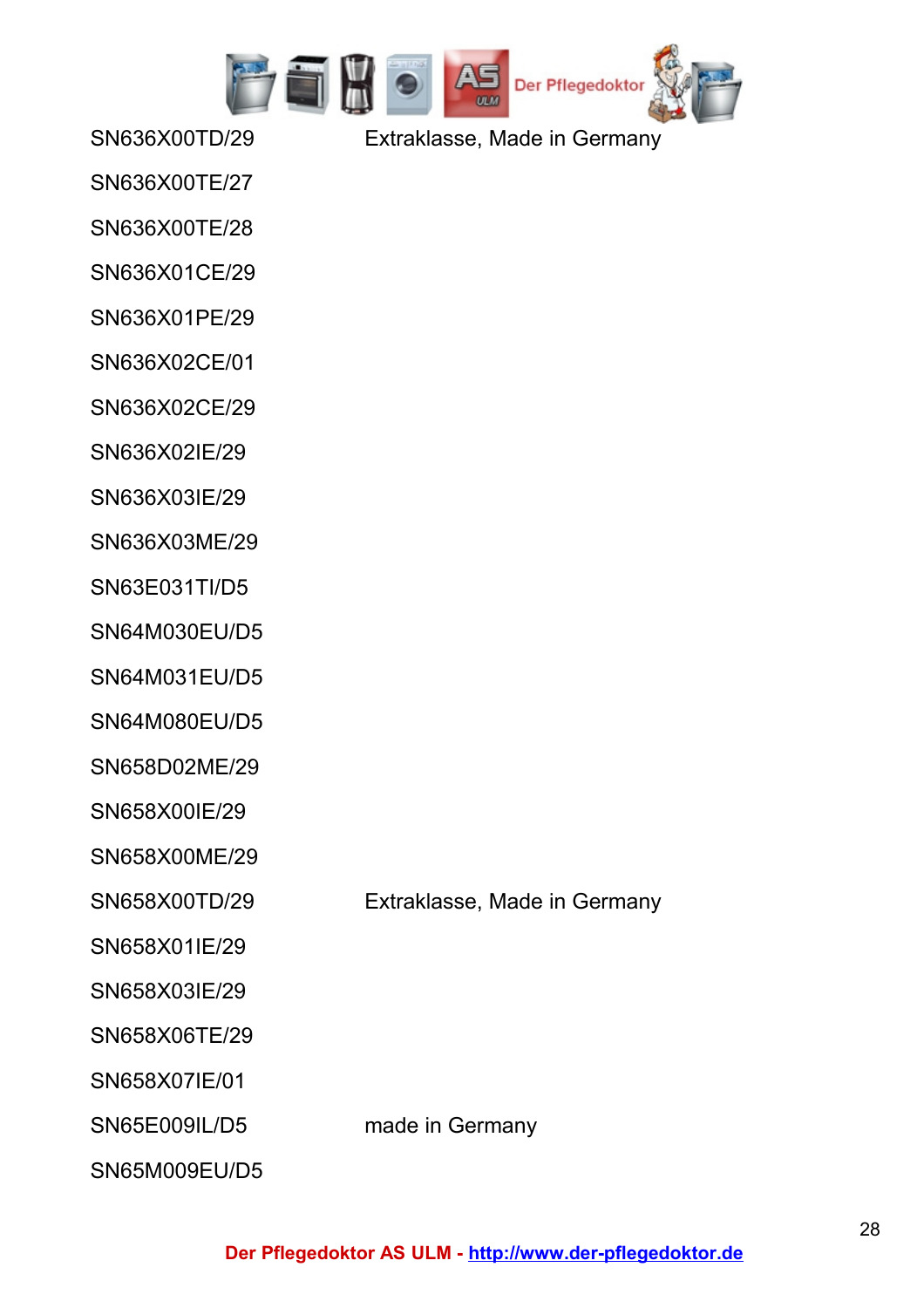

| SN65M032GB/D5        | Made in Germany              |
|----------------------|------------------------------|
| SN65M033GB/D5        |                              |
| SN65M035EU/D5        |                              |
| <b>SN65M037EU/D5</b> |                              |
| SN65M045EU/D5        |                              |
| SN65M046EU/D5        |                              |
| SN65M080SK/D5        | ExtraKlasse, Made in Germany |
| SN65N038IL/D5        | made in Germany Eco 6I       |
| SN65N084EU/D5        | <b>Super Silence</b>         |
| SN65P032EU/D5        |                              |
| SN65P082EU/D5        |                              |
| SN65P130EU/D5        |                              |
| SN65P180EU/D5        | Super Silence                |
| <b>SN66M037CH/D5</b> |                              |
| SN66M039EU/D5        |                              |
| <b>SN66M042SK/D5</b> |                              |
| <b>SN66M047EU/D5</b> |                              |
| SN66M050GB/D5        | Made in Germany              |
| SN66M059EX/D5        |                              |
| SN66M080AU/D4        | Made in Germany,             |
| <b>SN66M080AU/D5</b> | Made in Germany,             |
| SN66M089EU/D5        |                              |
| SN66M094RU/D5        | Made in Germany              |

SN65M031TI/D5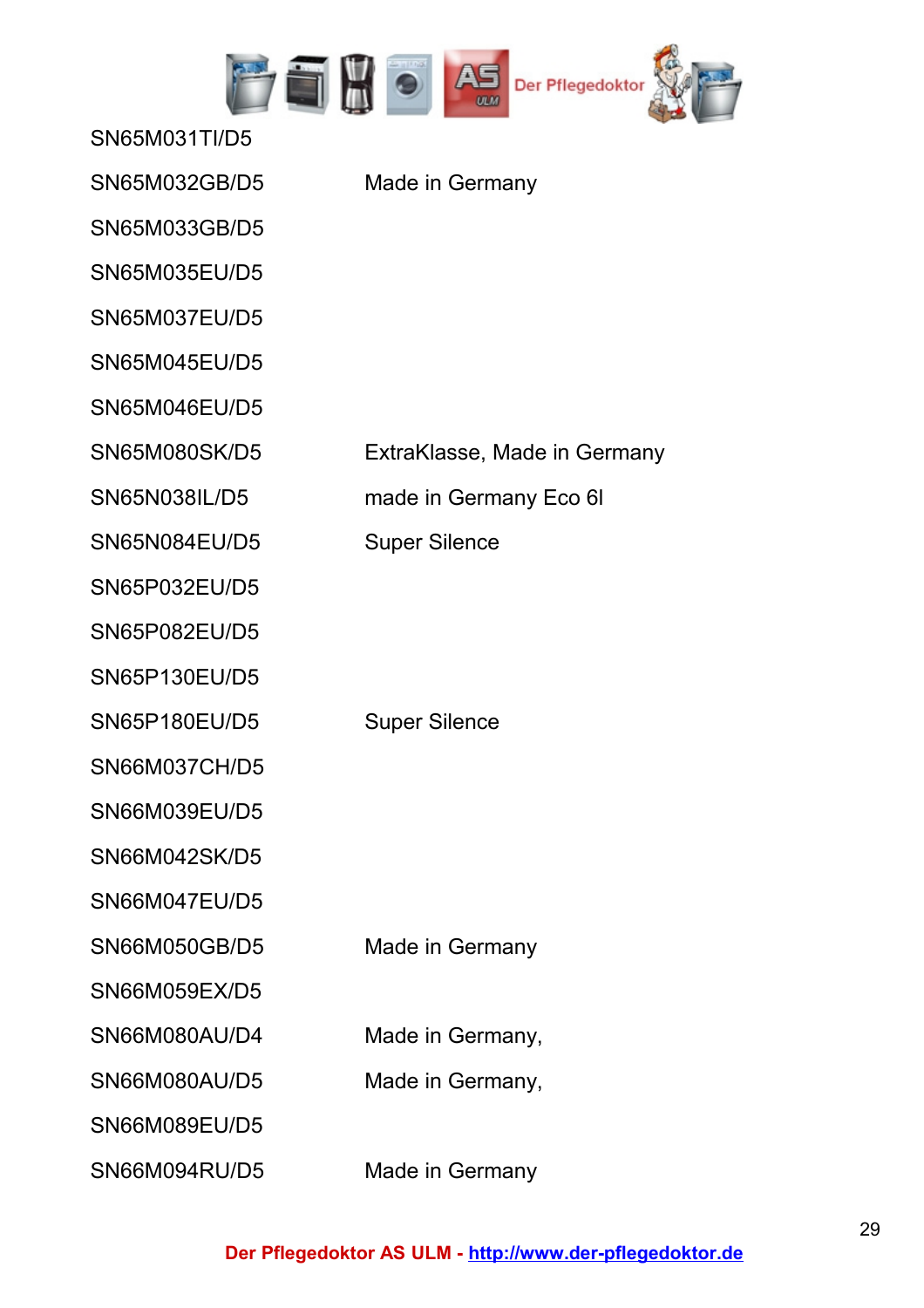

SN66N094IL/D5

SN66N097TR/D5

SN66P030EU/D5

SN66P031CH/D5 Suisse series

SN66P050GB/D5 Made in Germany

SN66P052EU/D5

SN66P054EU/D5

SN66P056EU/D5

SN66P080EU/D5

SN66P090EU/D5

SN66P092EU/D5

SN66P093CH/D5 Suisse series

SN66P093EU/D5

SN66P098EU/D5

SN66P099EU/D5

SN66P150GB/D5 StudioLine

SN66P151EU/D5

SN66P156EU/D5

SN66P190EU/D5

SN66P191EU/D5

SN66P196EU/D5

SN677X00TG/29 Made in Germany

SN677X01TE/29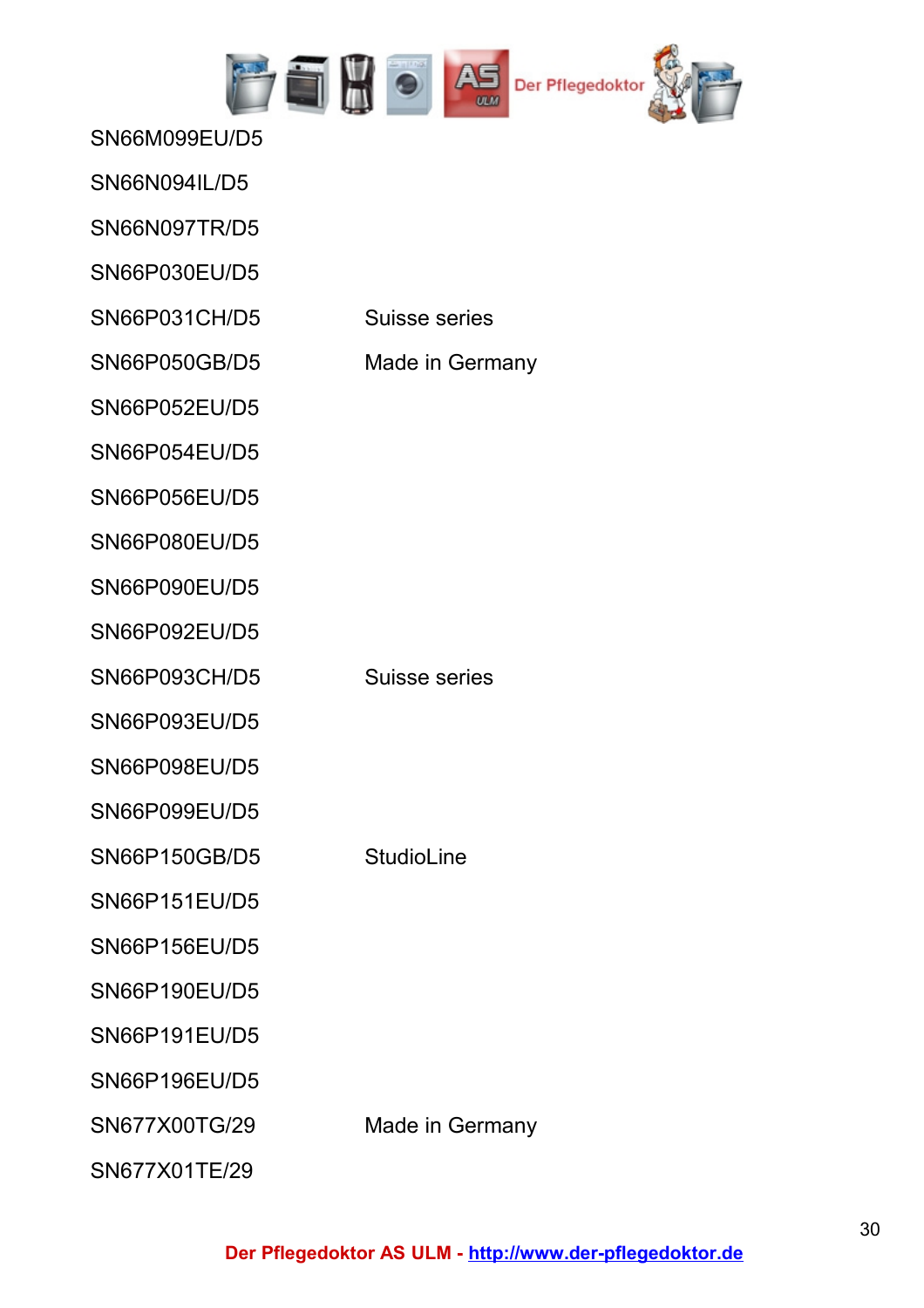

| SN677X02TE/29        |                              |
|----------------------|------------------------------|
| SN678D00TG/29        | Made in Germany              |
| SN678D01TE/29        |                              |
| SN678D01TN/29        |                              |
| SN678D02TE/29        |                              |
| SN678D10TG/29        | Made in Germany              |
| SN678D16TC/29        |                              |
| SN678X01TN/29        |                              |
| SN678X02TE/29        |                              |
| SN678X02TN/29        |                              |
| SN678X03TE/29        |                              |
| SN678X16TD/29        | Extraklasse, Made in Germany |
| SN678X16TE/29        |                              |
| SN678X26TE/29        |                              |
| SN678X36TE/29        |                              |
| SN678X50TR/29        | Made in Germany              |
| SN678X51TR/29        | Made in Germany              |
| <b>SN68M050EU/D5</b> | <b>StudioLine</b>            |
| <b>SN68M057EU/D5</b> | <b>Studio Line</b>           |
| SN68M058EU/D5        | <b>Extraklasse</b>           |
| <b>SN68M064EU/D5</b> | <b>Extraklasse</b>           |
| SN68M156EU/D5        | <b>StudioLine</b>            |
| SN68R061DE/D5        | Extraklasse, Made in Germany |
| SN68R062DE/D5        | Extraklasse, made in Germany |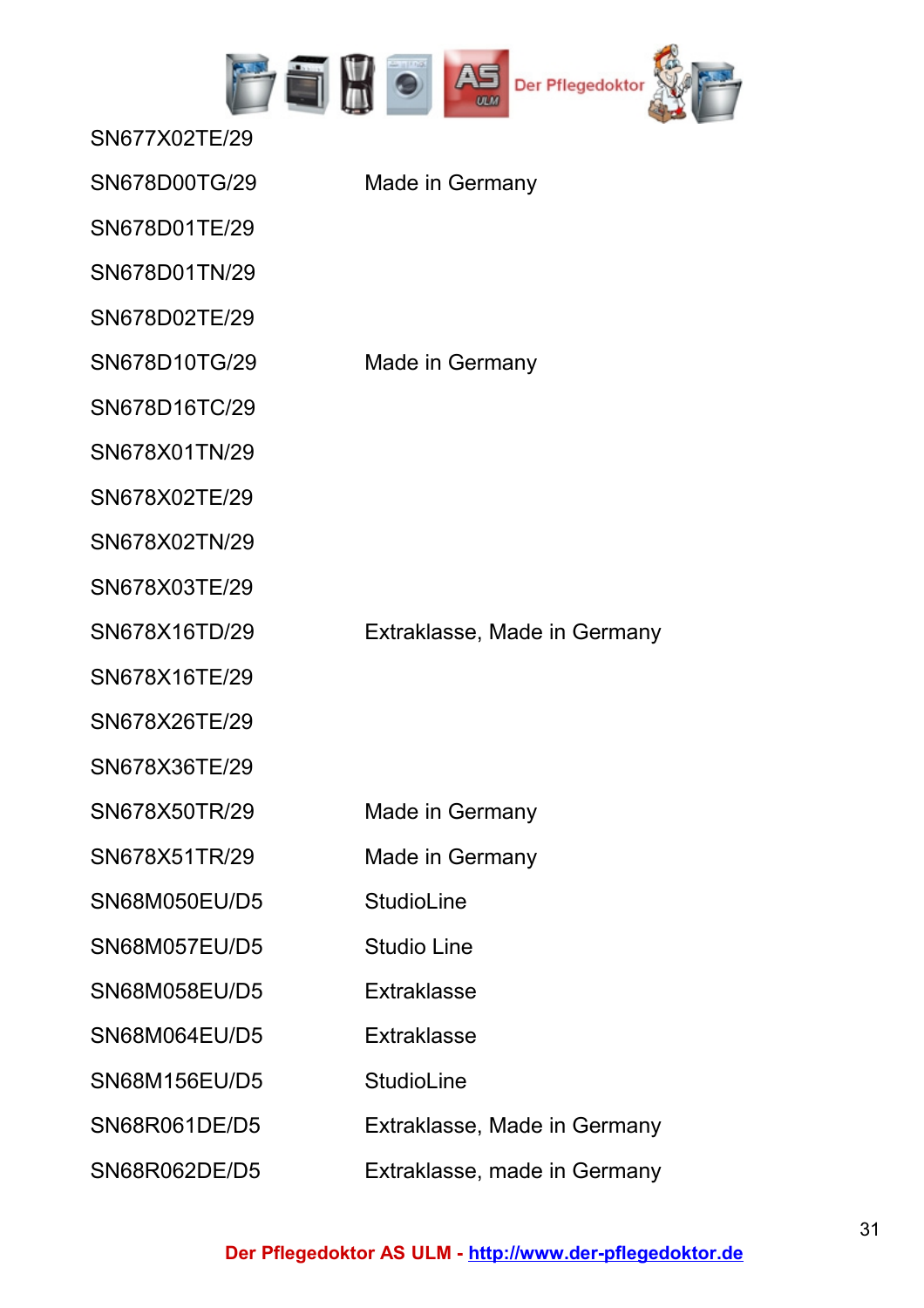

SN68R064DE/D5 Extraklasse, Made in Germany

SN68R065DE/D5 Extraklasse, Made in Germany

SN69M002NL/D5

SN69M003NL/D5

SN69M034NL/D5 StudioLine

SN69M035NL/D5

SN69M036NL/D5

SN69M037NL/D5

SN69M038NL/D5 StudioLine

SN69M052NL/D5

SN69M091NL/D5 StudioLine

SN69M092NL/D5

SN736X03ME/29

SN758X06TE/29

SN76N195EU/D5

SN778D01TE/29

SN778D02TE/29

SN778D02TE/33

SN778D06TE/29

SN778D06TE/33

SN778D16TE/29

SN778X01TH/29

SN778X00TR/29 Made in Germany

SN778X16TE/29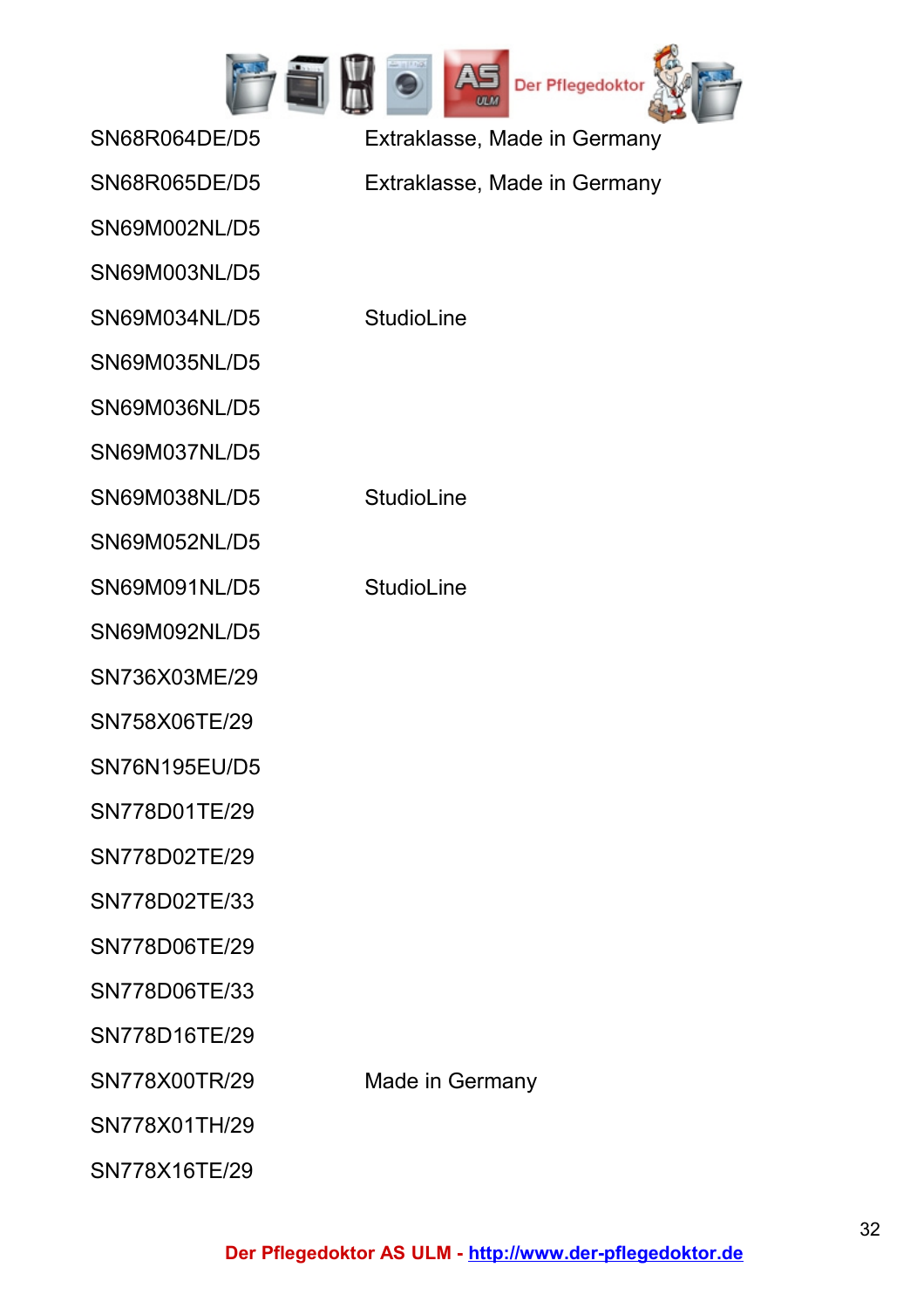

| SN857X00PE/01        | <b>StudioLine</b>             |
|----------------------|-------------------------------|
| SN878D01PE/29        | StudioLine                    |
| SN878D02PE/29        | <b>StudioLine</b>             |
| SN878D03PE/29        | StudioLine                    |
| SN878D16PE/29        | <b>StudioLine</b>             |
| SN878D46PE/01        | StudioLine                    |
| SN878D46PE/33        | StudioLine                    |
| SPD50E92EU/42        | <b>Silence Plus</b>           |
| <b>SPD50E94EU/42</b> | <b>Silence Plus</b>           |
| SPD58N02EU/42        | <b>Super Silence</b>          |
| SPD58N04EU/42        | <b>Super Silence</b>          |
| SPD69T82EU/42        | <b>Super Silence</b>          |
| SPD69T84EU/42        | <b>Super Silence</b>          |
| SPI40E85EU/42        | <b>Silence Plus</b>           |
| SPI40F25EU/42        | Aqua Stop                     |
| SPI50E65EU/42        | <b>Silence Plus</b>           |
| SPI50E85EU/42        | <b>Silence Plus</b>           |
| SPI50E92EU/42        | <b>Silence Plus</b>           |
| SPI50E94EU/42        | <b>Silence Plus</b>           |
| SPI50E95EU/42        | <b>Silence Plus</b>           |
| SPI50E96EU/42        | <b>Silence Plus</b>           |
| SPI50X95RU/42        | Silence Plus, Made in Germany |
| SPI53M85EU/42        | <b>SilencePlus</b>            |
|                      |                               |

SPI53N05EU/42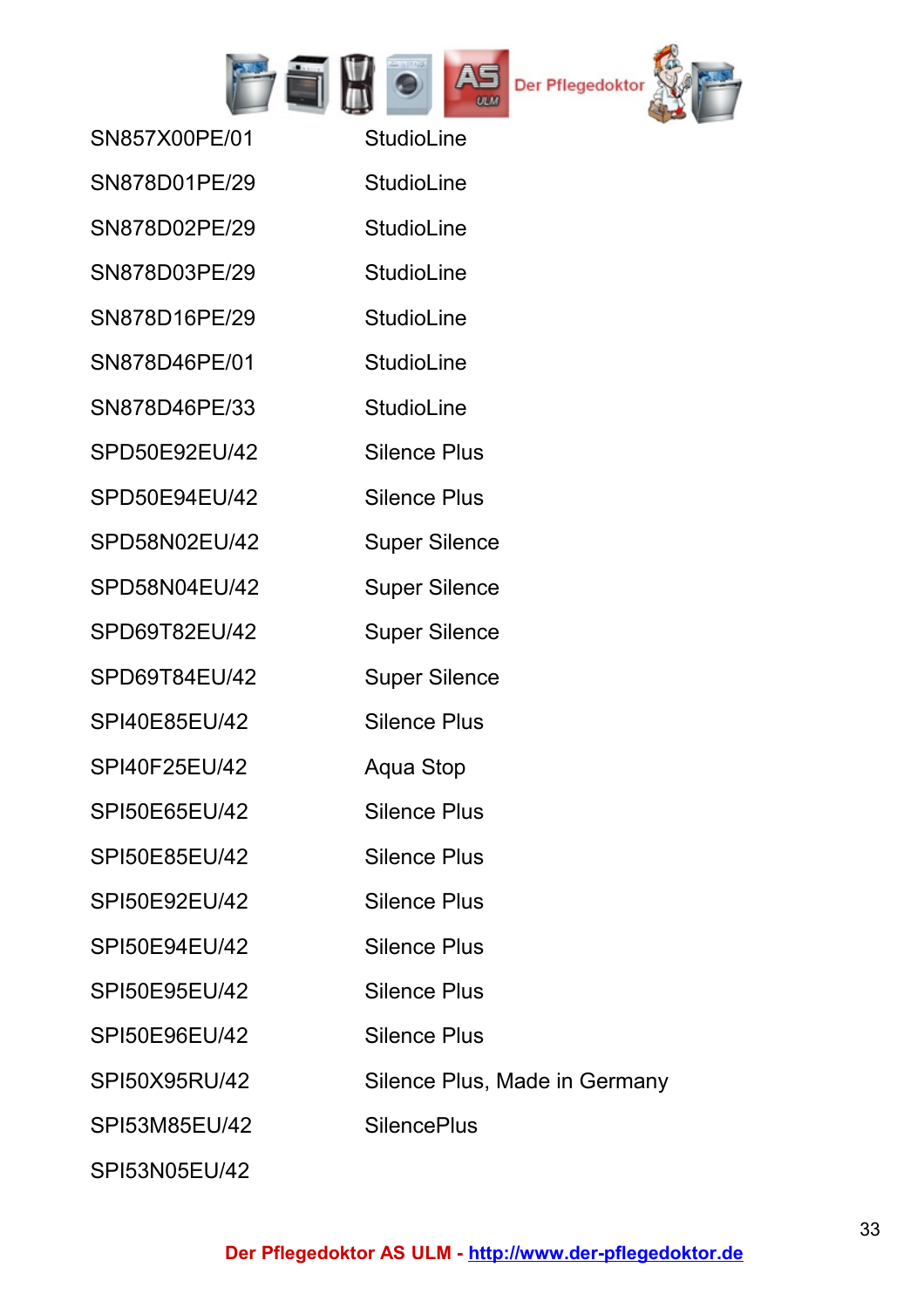

| SPI58N02EU/42        | <b>Super Silence</b>      |
|----------------------|---------------------------|
| SPI58N04EU/42        | <b>Super Silence</b>      |
| SPI58N05EU/42        | <b>Super Silence</b>      |
| SPI63M02CH/42        | swiss edition             |
| SPI63M05CH/42        | swiss edition             |
| SPI65T75EU/42        | <b>Super Silence</b>      |
| SPI68M05TW/42        | <b>Super Silence</b>      |
| SPI69T75EU/42        | <b>Super Silence</b>      |
| SPI69T82EU/42        | <b>Super Silence</b>      |
| SPI69T84EU/42        | <b>Super Silence</b>      |
| SPI69T85EU/42        | <b>Super Silence</b>      |
| SPI86M15DE/42        | Exclusiv, Made in Germany |
| SPS40E72EU/01        | <b>AquaStop Serie 2</b>   |
| SPS40E78EU/01        | <b>AquaStop Serie 2</b>   |
| SPS50E82EU/01        | Silence Plus, Serie 4     |
| SPU40E32SK/42        | Aqua Stop                 |
| <b>SPU40E42SK/42</b> | <b>Silence Plus</b>       |
| SPU40E62SK/01        | AquaStop                  |
| SPU40E62SK/40        | AquaStop                  |
| SPU40E62SK/41        | AquaStop                  |
| SPU50E95EU/42        | <b>Silence Plus</b>       |
| SPU53M02SK/42        | <b>Silence Plus</b>       |
| SPU53N05EU/42        | <b>Super Silence</b>      |

SPI54M05EU/42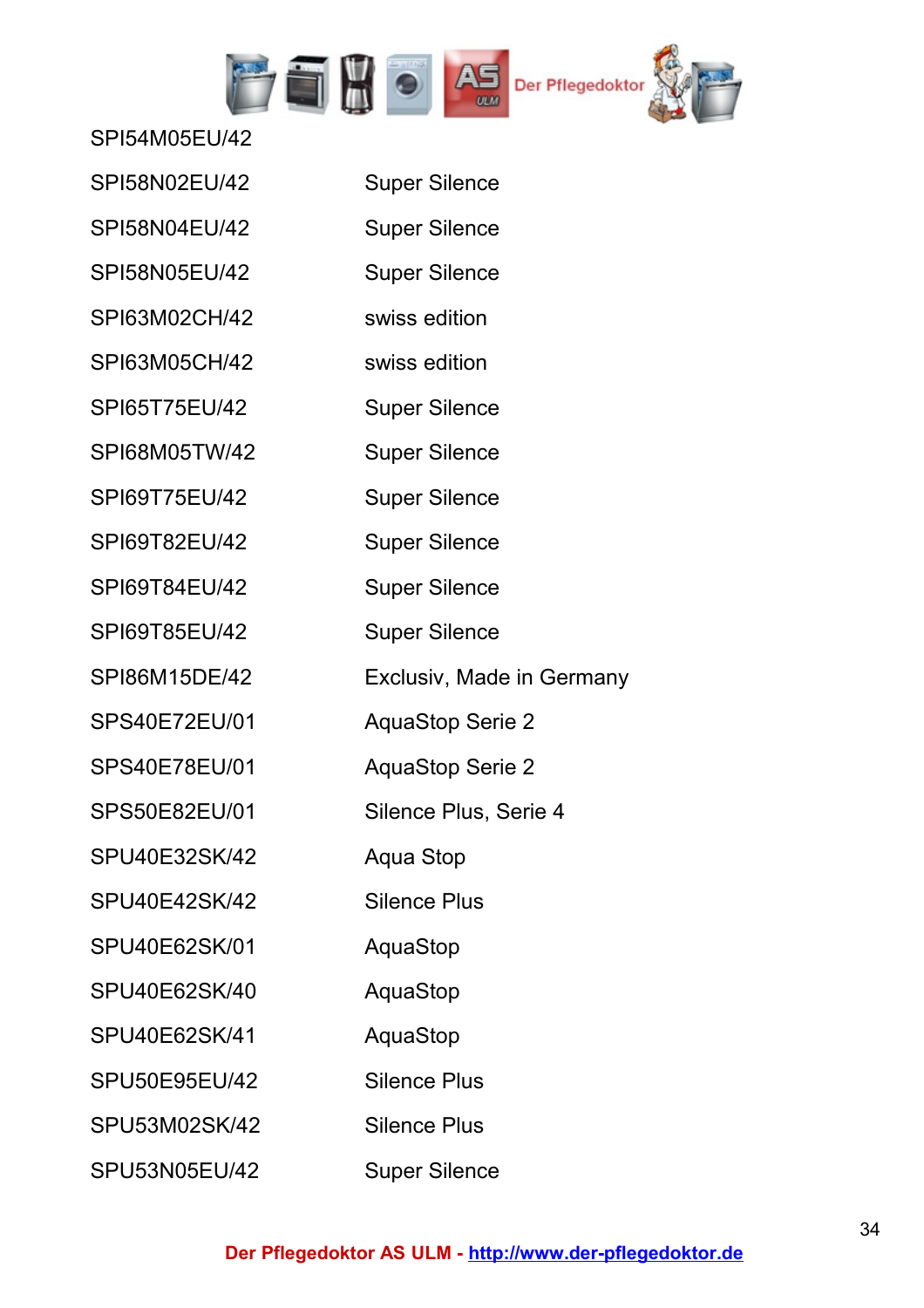

| SPU58N05EU/42        | <b>Super Silence</b>               |
|----------------------|------------------------------------|
| <b>SPU65T75EU/42</b> | <b>Super Silence</b>               |
| SPU68M02SK/42        | <b>SuperSilence</b>                |
| SPU68M05AU/42        | <b>ActiveWater Made in Germany</b> |
| SPU68M05SK/42        | <b>SuperSilence</b>                |
| SPU68M12SK/42        | <b>SuperSilence</b>                |
| SPU68M15SK/42        | <b>SuperSilence</b>                |
| SPU69T75EU/01        | <b>Super Silence</b>               |
| SPU69T75EU/41        | <b>Super Silence</b>               |
| SPU69T75EU/42        | <b>Super Silence</b>               |
| <b>SPU69T85EU/42</b> | <b>Super Silence</b>               |
| SPU86M15DE/42        | Exclusiv, Made in Germany          |
| <b>SPUCY43E21/42</b> |                                    |
| <b>SPUCY43E51/42</b> |                                    |
| SPUCY43M21/42        |                                    |
| <b>SPV30E40RU/42</b> | Silence, Made in Germany           |
| SPV39E00TI/42        |                                    |
| SPV40C10GB/42        |                                    |
| SPV40E10RU/42        |                                    |
| SPV40E30RU/42        |                                    |
| SPV40E40EU/42        | <b>Silence</b>                     |
| SPV40E40RU/42        |                                    |
| SPV40E60RU/42        | Silence Plus, Made in Germany      |
| SPV40E70EU/42        | <b>Silence Plus</b>                |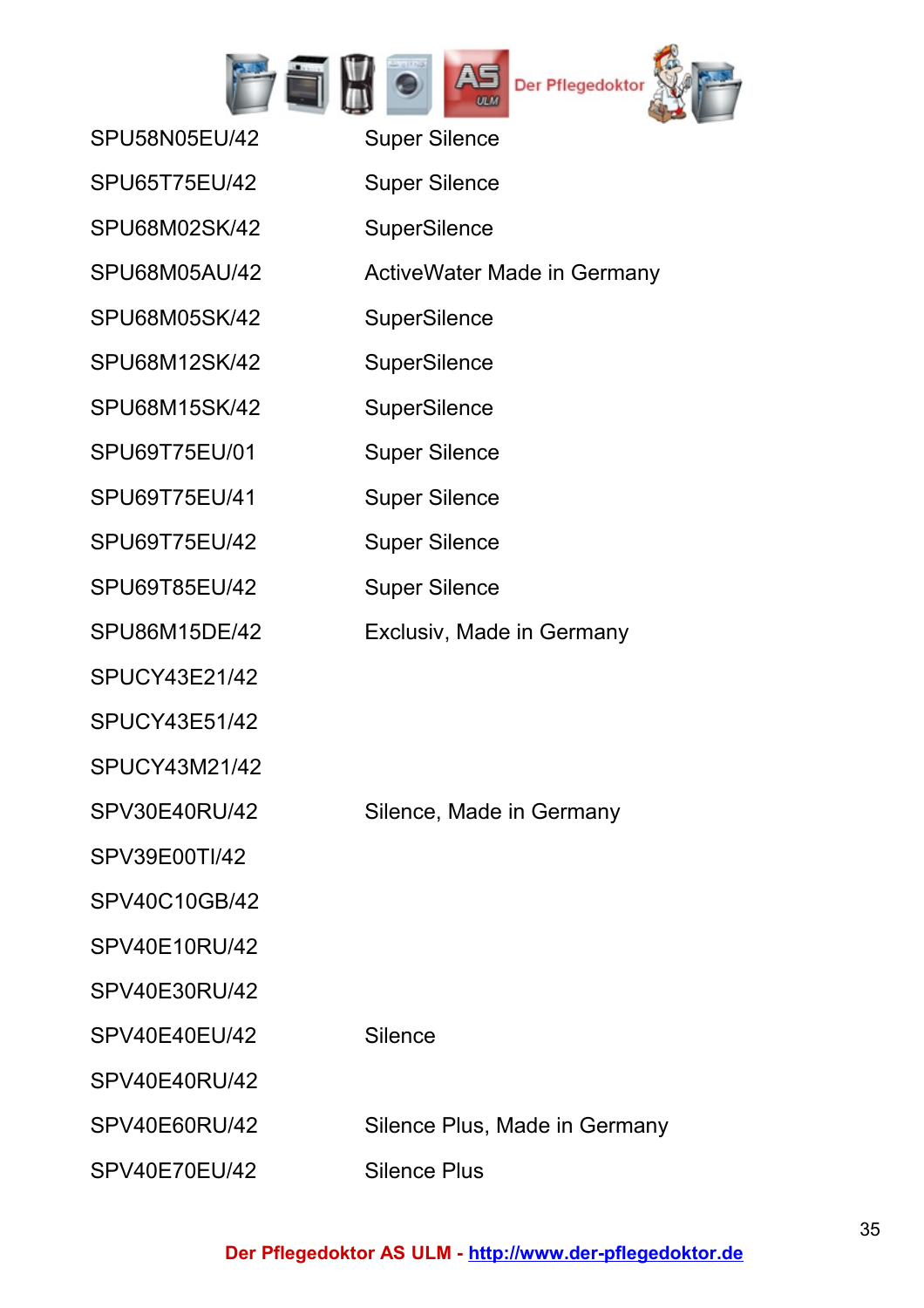

| SPV40E80EU/42        | <b>Silence Plus</b>           |
|----------------------|-------------------------------|
| <b>SPV40F20EU/42</b> | <b>SilencePlus</b>            |
| <b>SPV40M20EU/42</b> | <b>Silence Plus</b>           |
| SPV40M20RU/42        |                               |
| SPV40M60RU/42        | Silence Plus, Made in Germany |
| SPV40X80RU/42        | Silence Plus, Made in Germany |
| SPV40X90RU/42        | Silence Plus, Made in Germany |
| SPV43M00RU/42        |                               |
| SPV43M20EU/42        | <b>Silence Plus</b>           |
| SPV43M30EU/42        | <b>Silence Plus</b>           |
| SPV43M40EU/42        | <b>Silence Plus</b>           |
| SPV48M10EU/42        | <b>Silence Plus</b>           |
| <b>SPV50E70EU/42</b> | <b>Silence Plus</b>           |
| <b>SPV50E90EU/42</b> | <b>Silence Plus</b>           |
| <b>SPV53M00RU/42</b> |                               |
| <b>SPV53M20RU/42</b> |                               |
| <b>SPV53M60RU/42</b> | SilencePlus, Made in Germany  |
| SPV53M70EU/42        | <b>Silence Plus</b>           |
| <b>SPV53M80EU/42</b> | <b>SilencePlus</b>            |
| SPV53M90EU/42        | <b>Active Water Eco</b>       |
| SPV53N00EU/42        |                               |
| SPV53N10EU/42        | <b>Super Silence</b>          |
| SPV53N20EU/42        | <b>Silence Plus</b>           |
| SPV53X90RU/42        | Silence Plus, Made in Germany |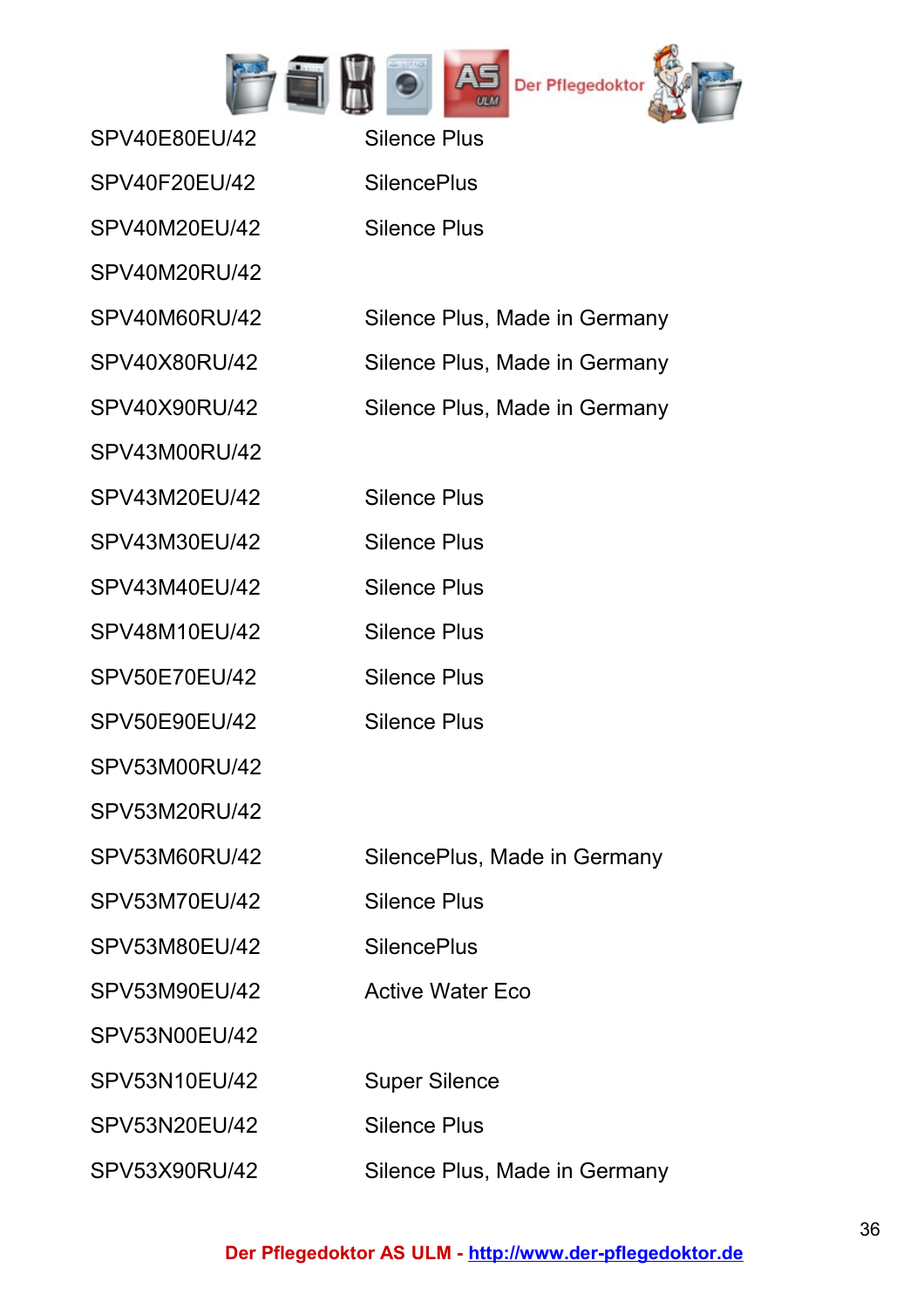

| SPV54M88EU/42        | <b>SilencePlus</b>             |
|----------------------|--------------------------------|
| SPV58M10RU/42        | Silence Plus, Made in Germany  |
| SPV58M40EU/42        | <b>Silence Plus</b>            |
| <b>SPV58M50RU/42</b> | SuperSilence, Made in Germany  |
| <b>SPV58M60RU/42</b> | SuperSilence, Made in Germany  |
| <b>SPV58N00EU/42</b> | <b>Super Silence</b>           |
| SPV58X00RU/42        | SuperSilence, Made in Germany  |
| SPV59M10EU/42        | <b>Silence Plus</b>            |
| SPV63M50RU/42        | SuperSilence, Made in Germany  |
| SPV67M00AU/42        | Silence. Made in Germany       |
| SPV68M10EU/42        | <b>SilencePlus</b>             |
| SPV69M01AL/42        | <b>Accent line</b>             |
| SPV69T00GB/42        | <b>SuperSilence</b>            |
| SPV69T70EU/42        | <b>Super Silence</b>           |
| SPV69T80EU/42        | <b>Super Silence</b>           |
| SPV69T80RU/42        | Super Silence, Made in Germany |
| SPV69T90EU/42        | <b>Super Silence</b>           |
| SPV69X10RU/42        | Super Silence, Made in Germany |
| SR35E207EU/42        |                                |
| SR35E407EU/42        |                                |
| SR35M286EU/42        |                                |
| SR35M486EU/42        |                                |
| SR36T298EU/42        |                                |

SR36T498EU/42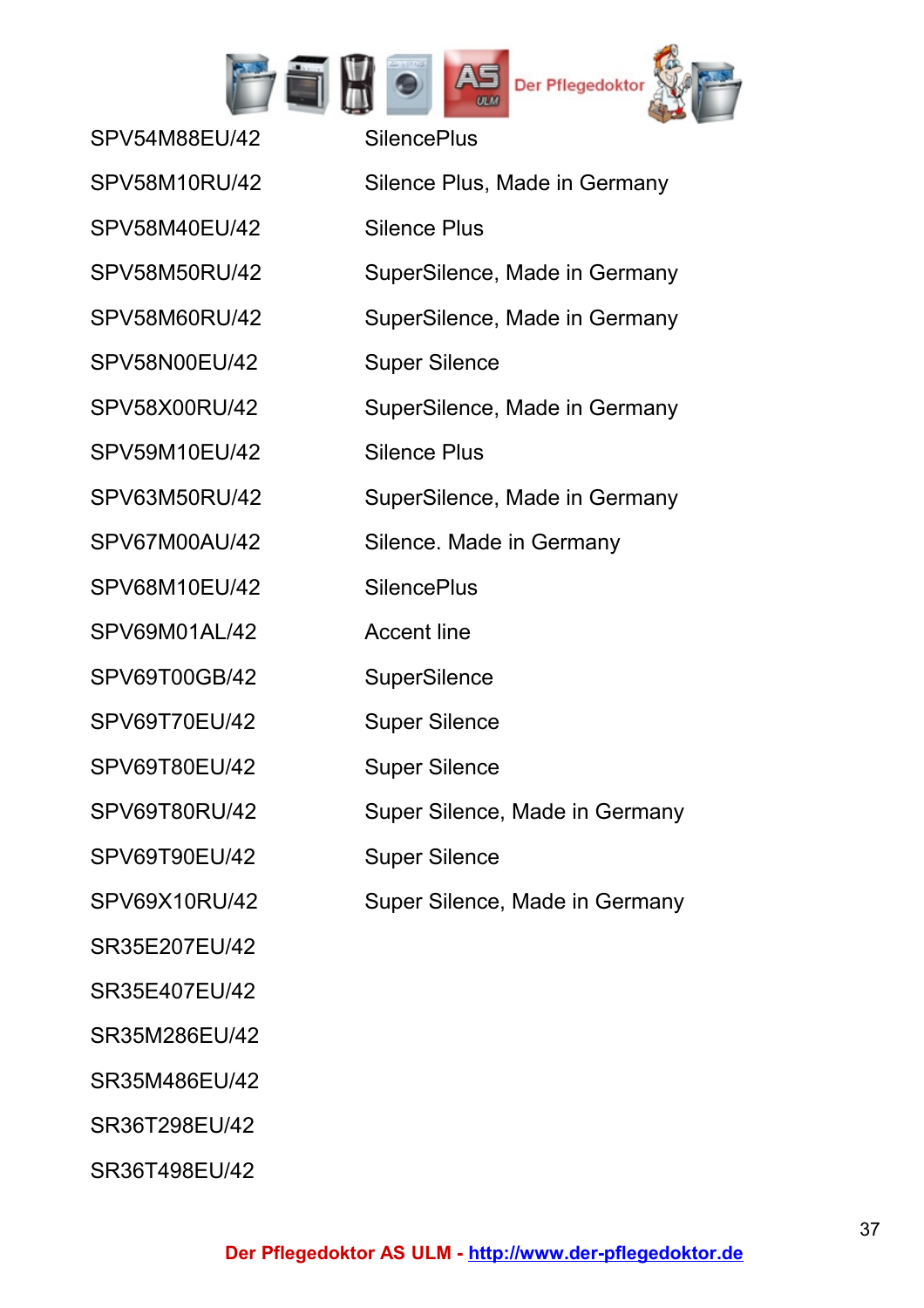

SR45E231SK/42

SR45E507EU/42

SR45M536EU/42 ecoEdition

SR45M586EU/42

SR46M280SK/42

SR46M281SK/42

SR46M580SK/42

SR46M581SK/42

SR46T557EU/42

SR46T598EU/42

SR53E550TI/42

SR54E507EU/42

SR55E204EU/42

SR55E207EU/42

SR55E404EU/42

SR55E407EU/42

SR55E504EU/42

SR55E506EU/42

SR55E507EU/42

SR55M286EU/42

SR55M486EU/42

SR55M536EU/42 ecoEdition

SR55M586EU/42

SR48M561DE/42 Extraklasse, Made in Germany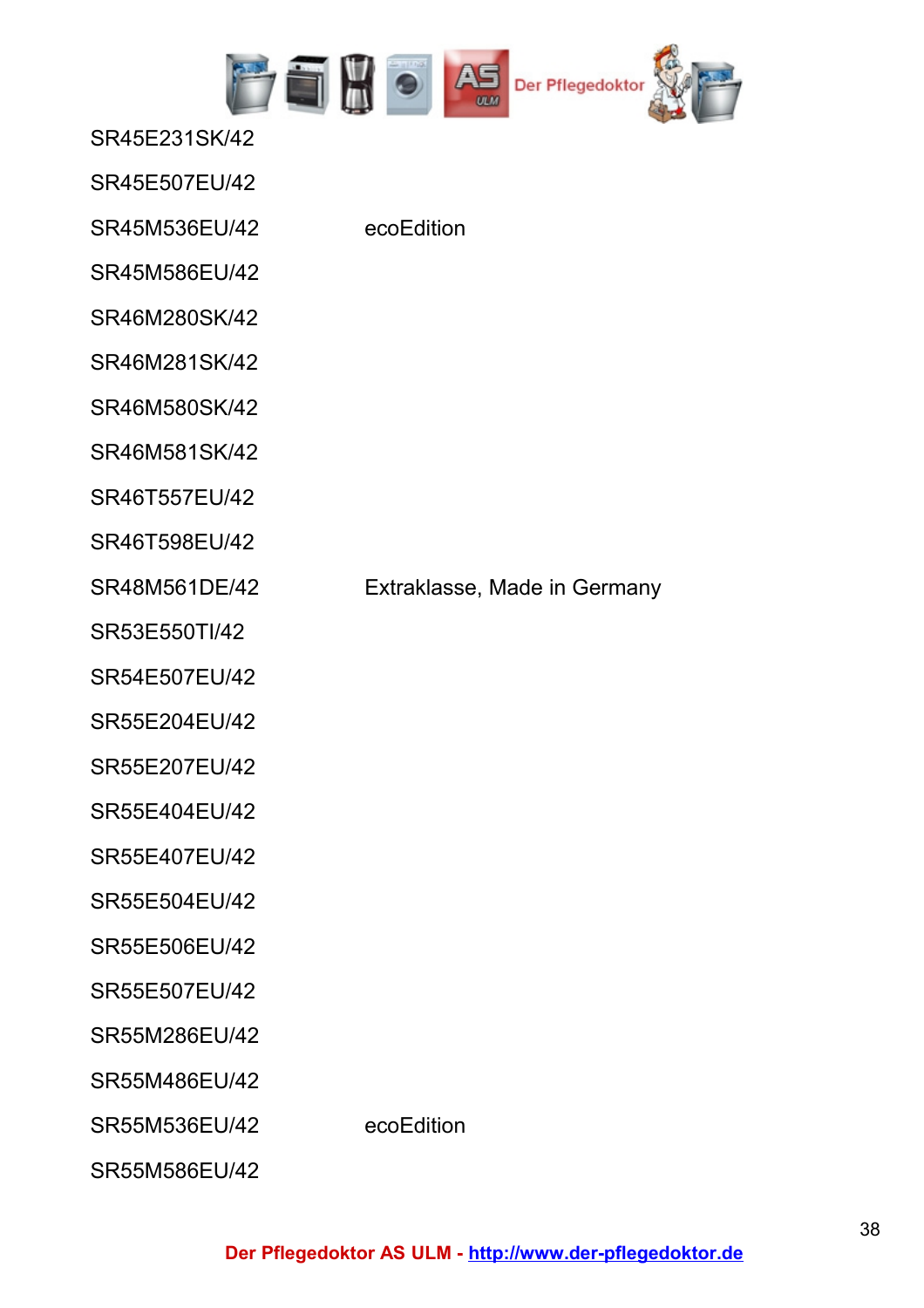

| SR56T290CH/42 | suisse series                |
|---------------|------------------------------|
| SR56T298EU/42 |                              |
| SR56T490CH/42 | suisse series                |
| SR56T498EU/42 |                              |
| SR56T557EU/42 |                              |
| SR56T590CH/42 | suisse series                |
| SR56T597EU/42 |                              |
| SR56T598EU/42 |                              |
| SR58M561DE/42 | Extraklasse, Made in Germany |
| SR64E002RU/42 |                              |
| SR64E003RU/42 |                              |
| SR64E004CH/42 |                              |
| SR64E004EU/42 |                              |
| SR64E005RU/42 | Made in Germany              |
| SR64E006RU/42 | Made in Germany              |
| SR64E007EU/42 |                              |
| SR64E031EU/42 |                              |
| SR64M001RU/42 |                              |
| SR64M002RU/42 | Made in Germany              |
| SR64M006RU/42 | Made in Germany              |
| SR64M030RU/42 |                              |
| SR64M031EU/42 |                              |
| SR64M032EU/42 |                              |
| SR64M081EU/42 |                              |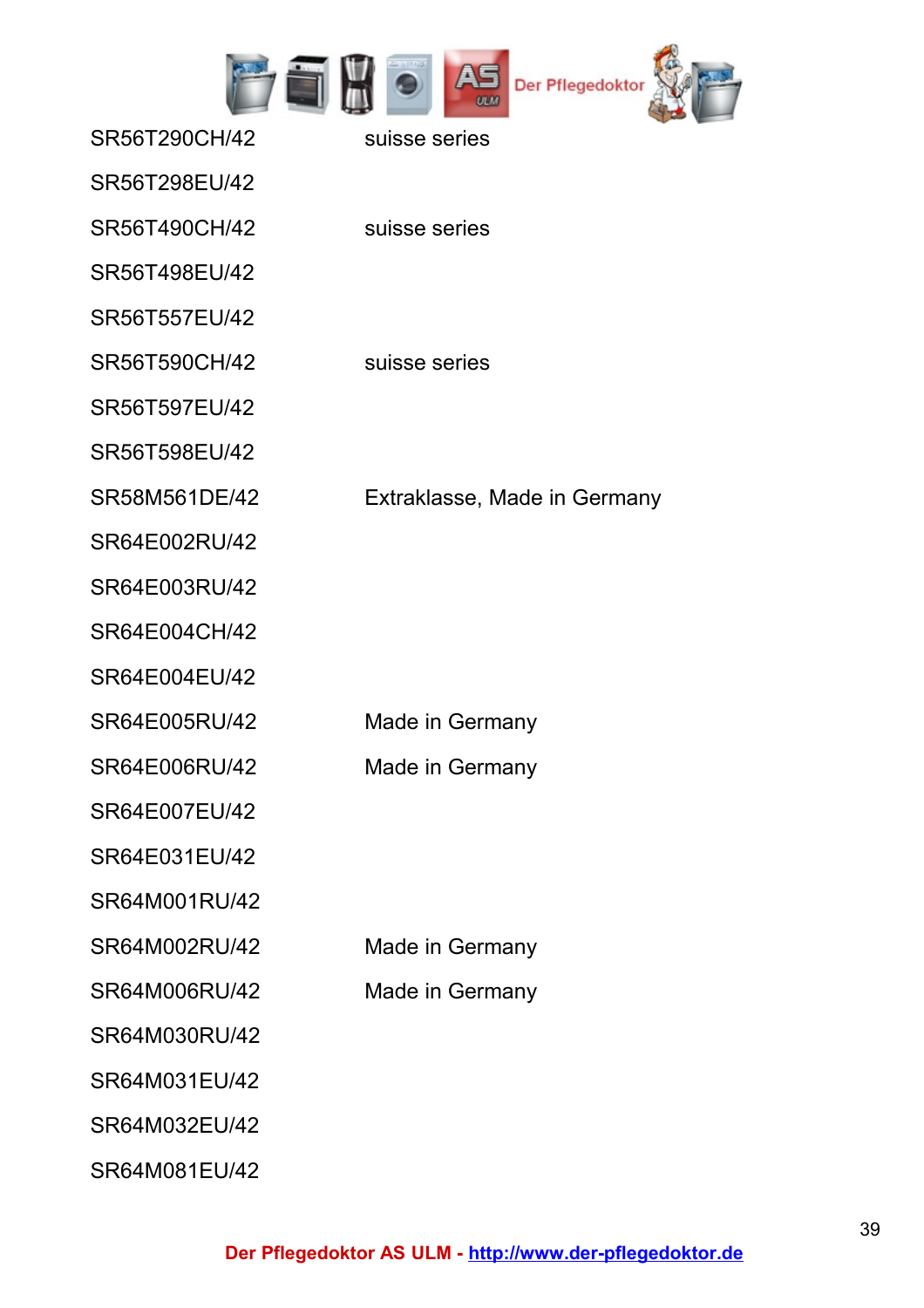

SR65E004EU/42

SR65E007EU/42

SR65M034EU/42

SR65M037EU/42

SR65M038EU/32

SR65M038EU/40

SR65M038EU/41

SR65M038EU/42

SR65M081EU/42

SR65M082EU/42

SR65M083RU/42 Made in Germany

SR65M086EU/42

SR65M091EU/42

SR65N031EU/42

SR65T081GB/42

SR66T057EU/42

SR66T090GB/42 Studio Line

SR66T097EU/42

SR66T098EU/42

SR66T098RU/42 Made in Germany

SR66T099EU/42

SR65M036EU/42 SuperSilence, Made in Germany

SR65M086RU/42 Made in Germany

SR66T091RU/42 Made in Germany

**Der Pflegedoktor AS ULM - [http://www.der-pflegedoktor.de](http://www.der-pflegedoktor.de/)**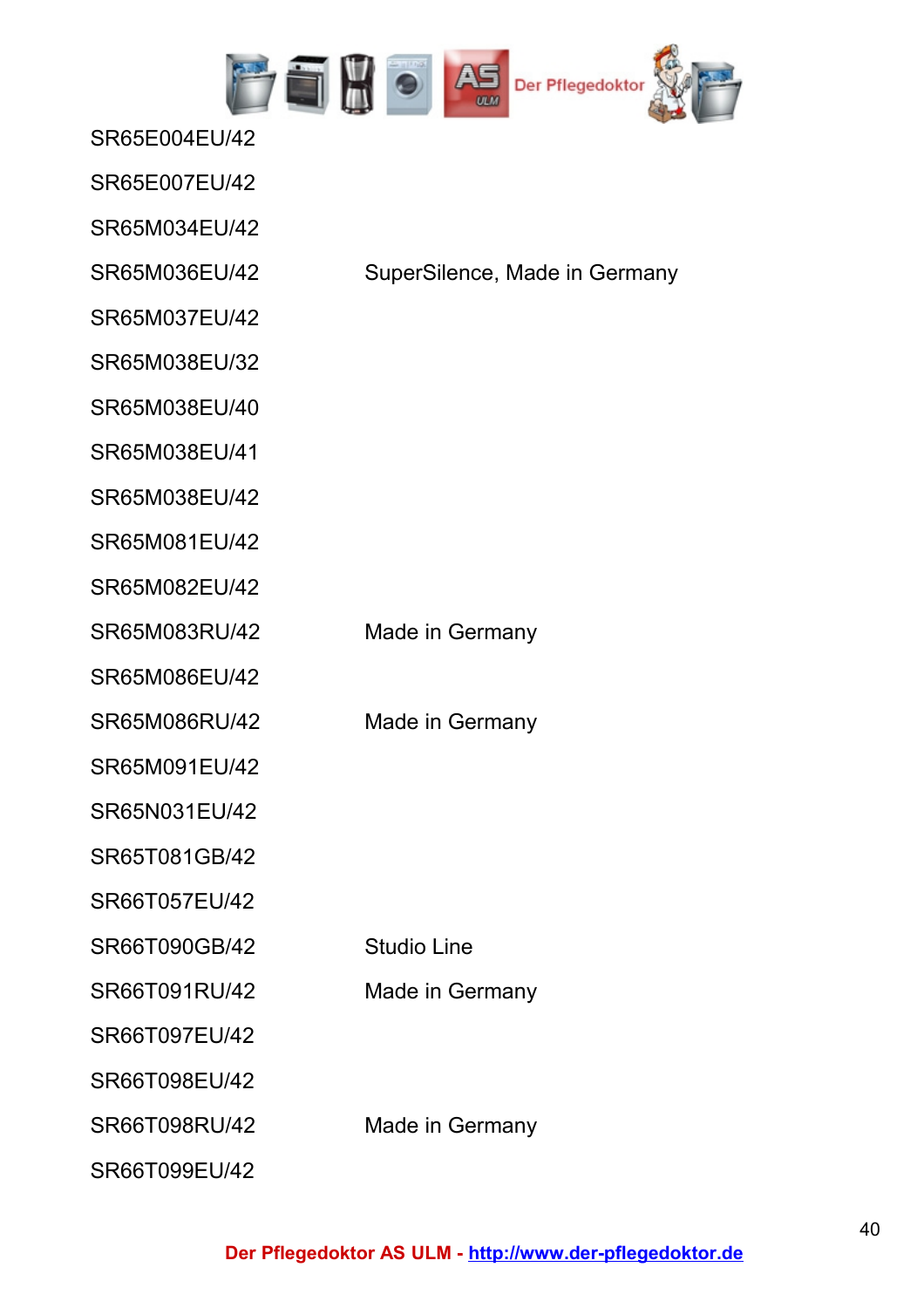

| SR68T093EU/42        | <b>Studio Line</b>   |
|----------------------|----------------------|
| SR6VZE1CH/42         | Adorina 45           |
| SR6VZM1CH/42         | Adorina 45 S         |
| SR76T198EU/42        |                      |
| SRV6LDM00/42         | D <sub>2</sub>       |
| SRVKBT02/42          |                      |
| SX536S03ME/29        |                      |
| <b>SX55M540EU/D5</b> |                      |
| <b>SX56P255CH/D5</b> | Suisse series        |
| <b>SX56P530EU/D5</b> |                      |
| <b>SX56P551EU/D5</b> |                      |
| <b>SX56P555CH/D5</b> | Suisse series        |
| <b>SX56P556EU/D5</b> |                      |
| <b>SX56P591EU/D5</b> |                      |
| <b>SX56P592EU/D5</b> |                      |
| <b>SX56P593CH/D5</b> | <b>Suisse series</b> |
| <b>SX56P655CH/D5</b> | Suisse series        |
| SX578S02TA/29        | Made in Germany      |
| SX578S02TA/33        | Made in Germany      |
| SX578S03TE/29        |                      |
| SX578S26TE/29        |                      |
| SX578S36TE/33        |                      |
| SX636X00CE/27        |                      |
| SX636X00CE/28        |                      |